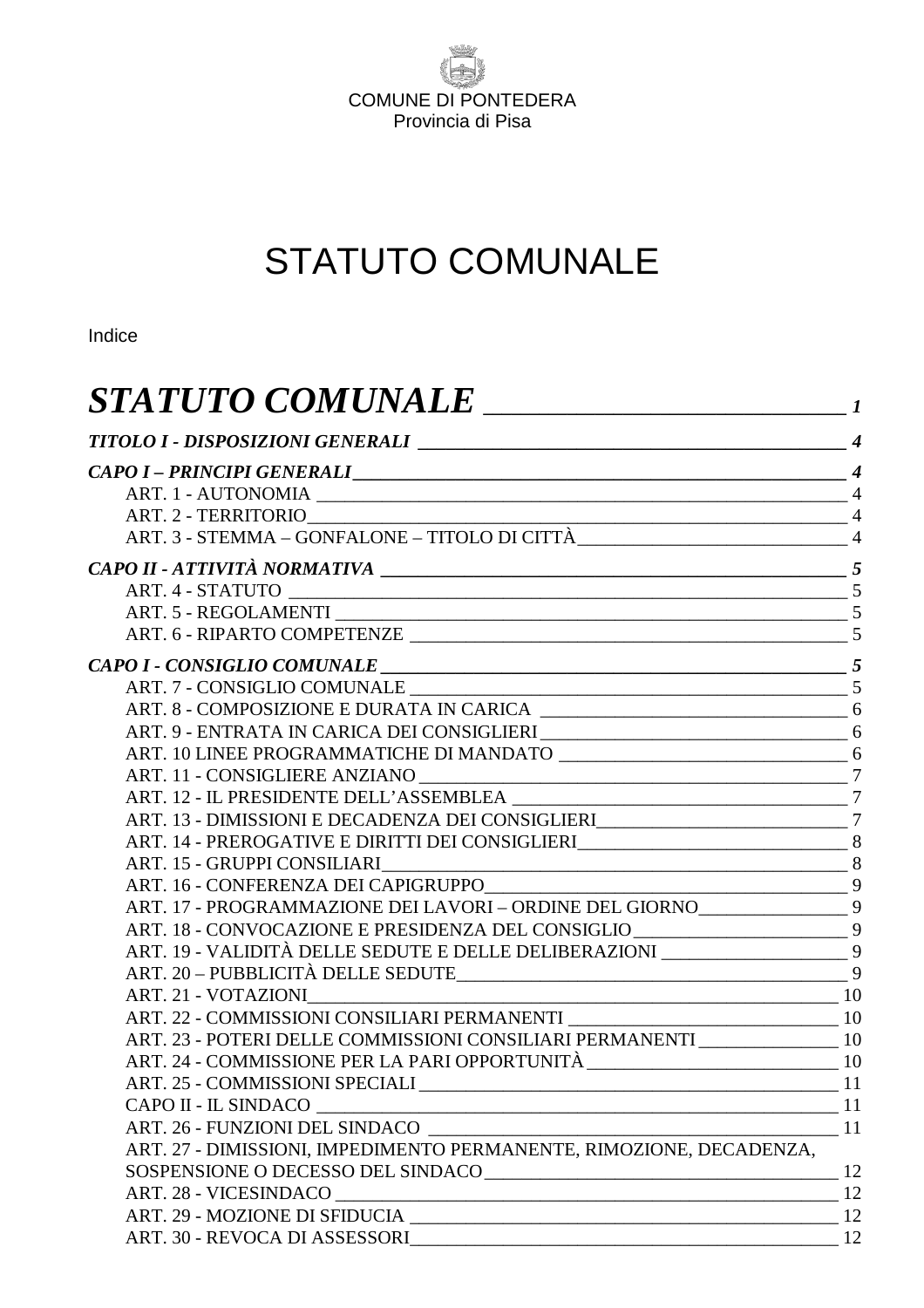| ART. 31 - POTERI DEL SINDACO IN TEMA DI ACCORDI DI PROGRAMMA E                                                                                                                       |    |
|--------------------------------------------------------------------------------------------------------------------------------------------------------------------------------------|----|
| $\begin{tabular}{l c c c} \hline CONVENZIONI & \multicolumn{2}{ c }{\textbf{13}} \\ \hline \textbf{CAPO III - LA GIUNTA COMUNALE}\hspace{0.08cm}\textbf{13} \\ \hline \end{tabular}$ |    |
|                                                                                                                                                                                      |    |
|                                                                                                                                                                                      |    |
|                                                                                                                                                                                      |    |
|                                                                                                                                                                                      |    |
| DELEGATE DEL SINDACO AGLI ASSESSORI<br>ART. 35 - CONVOCAZIONE E FUNZIONAMENTO DELLA GIUNTA ______________________ 14                                                                 |    |
|                                                                                                                                                                                      |    |
| TITOLO III - ORDINAMENTO DEGLI UFFICI E DEL PERSONALE _________________________14                                                                                                    |    |
|                                                                                                                                                                                      |    |
|                                                                                                                                                                                      |    |
| ART. 38 - DOTAZIONE ORGANICA E MOBILITÀ DEL PERSONALE ____________________ 14                                                                                                        |    |
|                                                                                                                                                                                      |    |
|                                                                                                                                                                                      |    |
| ART. 41 - CONFERENZA DELLA GIUNTA E DEI DIRIGENTI                                                                                                                                    |    |
|                                                                                                                                                                                      |    |
|                                                                                                                                                                                      |    |
|                                                                                                                                                                                      |    |
|                                                                                                                                                                                      |    |
|                                                                                                                                                                                      |    |
| CAPO I - FORME DI GESTIONE DEI SERVIZI LOCALI <sub>17</sub>                                                                                                                          |    |
|                                                                                                                                                                                      |    |
|                                                                                                                                                                                      |    |
|                                                                                                                                                                                      |    |
|                                                                                                                                                                                      |    |
| ART. 49 - ORGANI DELLE AZIENDE SPECIALI ED ISTITUZIONI _____________________ 18                                                                                                      |    |
| ART. 50 - SOCIETÀ PER AZIONI E O A RESPONSABILITÀ LIMITATA_____________________18                                                                                                    |    |
|                                                                                                                                                                                      |    |
|                                                                                                                                                                                      |    |
|                                                                                                                                                                                      |    |
| ART. 54 - RAPPORTI TRA IL COMUNE E GLI ENTI DERIVATI ___________________________ 19                                                                                                  |    |
|                                                                                                                                                                                      |    |
|                                                                                                                                                                                      |    |
|                                                                                                                                                                                      |    |
| ART. 55 - PRINCIPI IN MATERIA DI PROCEDIMENTO                                                                                                                                        |    |
|                                                                                                                                                                                      |    |
|                                                                                                                                                                                      |    |
|                                                                                                                                                                                      |    |
|                                                                                                                                                                                      |    |
|                                                                                                                                                                                      |    |
|                                                                                                                                                                                      |    |
|                                                                                                                                                                                      |    |
| $\sim$ 22<br>CAPO III - IL DIFENSORE CIVICO                                                                                                                                          |    |
|                                                                                                                                                                                      |    |
| ART. 63 - REQUISITI PER L'ACCESSO ALLA CARICA – MODALITÀ DI ELEZIONE –                                                                                                               |    |
|                                                                                                                                                                                      |    |
|                                                                                                                                                                                      |    |
|                                                                                                                                                                                      |    |
|                                                                                                                                                                                      |    |
|                                                                                                                                                                                      |    |
|                                                                                                                                                                                      |    |
| TITOLO VI - PARTECIPAZIONE POPOLARE ED ISTITUTI DI DEMOCRAZIA DIRETTA       23                                                                                                       |    |
|                                                                                                                                                                                      | 23 |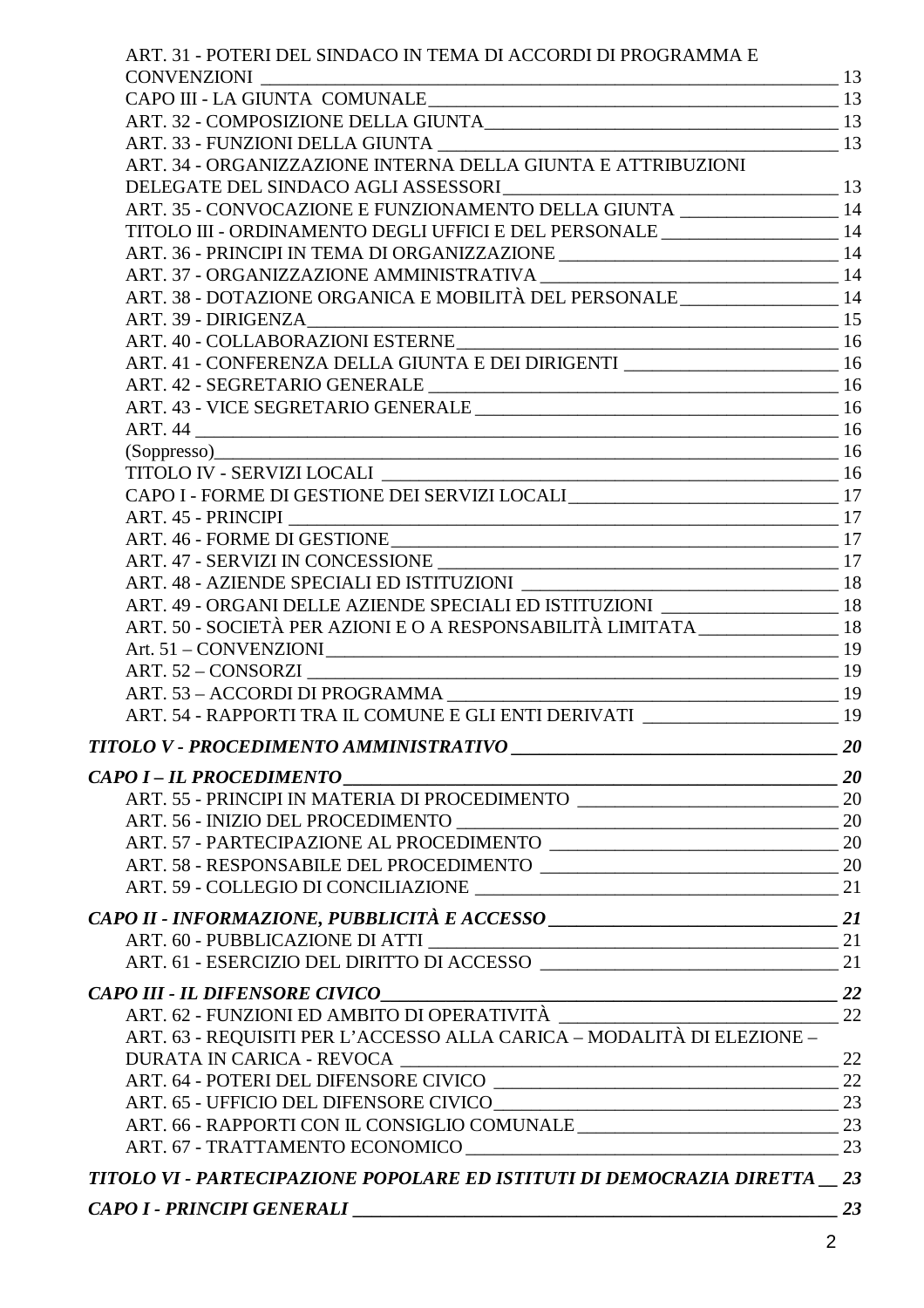| ART. 68 - TITOLARI DEI DIRITTI DI PARTECIPAZIONE _________________________________ 23 |    |
|---------------------------------------------------------------------------------------|----|
|                                                                                       |    |
| CAPO II - PROMOZIONE E VALORIZZAZIONE DELLE LIBERE ASSOCIAZIONI __________ 23         |    |
| ART. 70 - VALORIZZAZIONE DELLE LIBERE FORME ASSOCIATIVE ________________________      | 23 |
|                                                                                       |    |
|                                                                                       |    |
|                                                                                       | 24 |
|                                                                                       |    |
|                                                                                       |    |
|                                                                                       |    |
| CAPO III - ISTANZE - PETIZIONI - PROPOSTE DI INIZIATIVA POPOLARE ________________25   |    |
|                                                                                       |    |
|                                                                                       |    |
|                                                                                       |    |
|                                                                                       |    |
|                                                                                       |    |
| ART. 82 - AMMISSIBILITÀ ED ESAME DELLA PROPOSTA DI INIZIATIVA POPOLARE 26             |    |
| CAPO IV - CONSULTAZIONI POPOLARI E REFERENDUM ___________________________________26   |    |
|                                                                                       |    |
|                                                                                       |    |
|                                                                                       |    |
|                                                                                       |    |
| ART. 87 - RACCOLTA E VERIFICA DELLE FIRME - INDIZIONE DEL REFERENDUM 27               |    |
|                                                                                       |    |
|                                                                                       |    |
|                                                                                       |    |
|                                                                                       |    |
|                                                                                       |    |
|                                                                                       |    |
| ART. 92 - ENTRATE                                                                     | 28 |
|                                                                                       | 28 |
|                                                                                       | 28 |
|                                                                                       | 29 |
|                                                                                       | 29 |
|                                                                                       | 29 |
|                                                                                       | 29 |
|                                                                                       | 29 |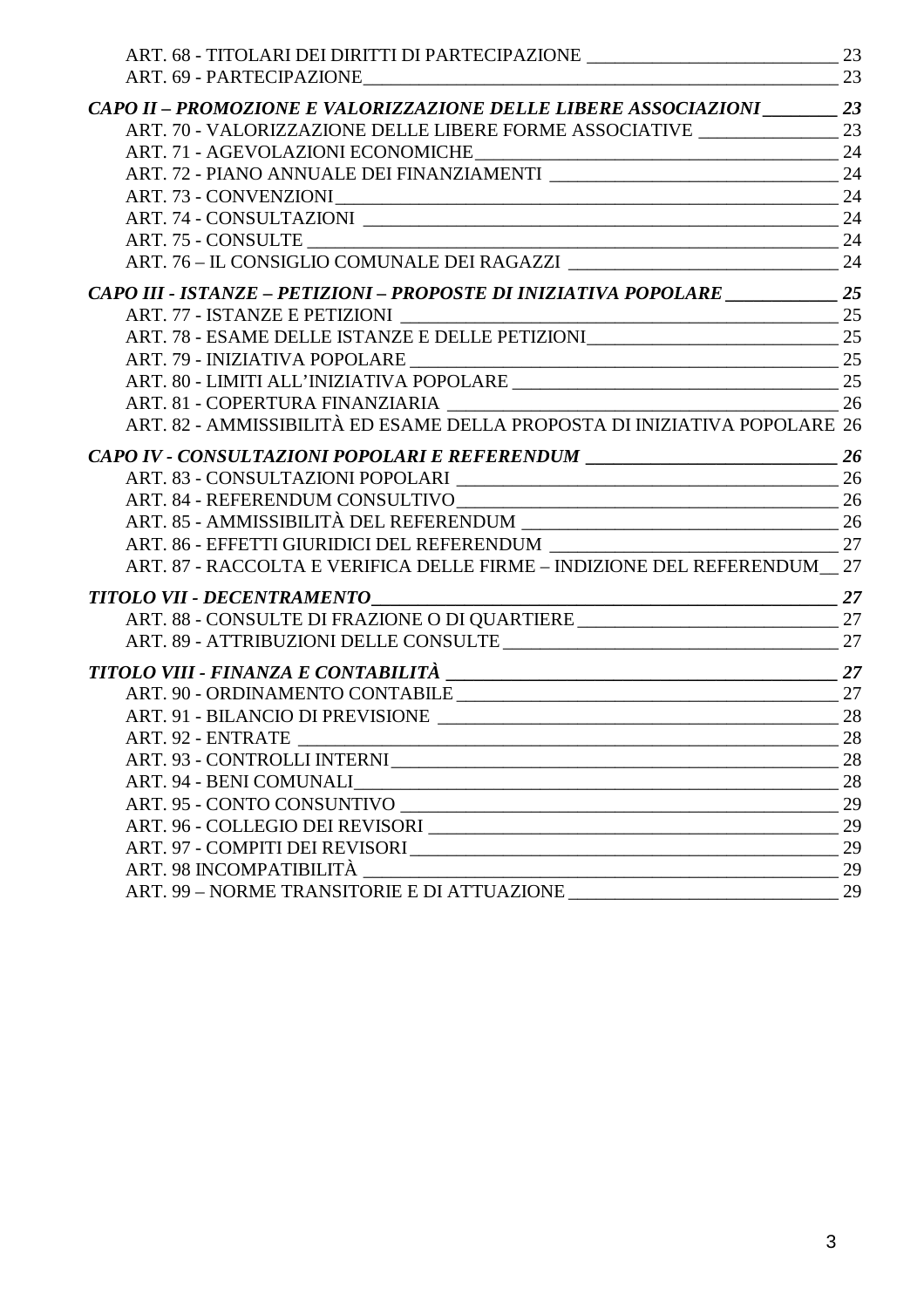#### TITOLO I - DISPOSIZIONI GENERALI CAPO I – PRINCIPI GENERALI

# ART. 1 - AUTONOMIA

1. Il Comune di Pontedera è ente autonomo nell'ambito dei principi fissati dalla Costituzione e dalle leggi della Repubblica, che ne determinano le funzioni, nonché dal presente Statuto. Esso rappresenta, cura gli interessi, e promuove lo sviluppo sociale ed economico della comunità vivente ed operante sul proprio territorio, nel rispetto della natura e dell'ambiente, operando per il rispetto degli ideali di pace tra le nazioni, i gruppi sociali, i popoli. È titolare di funzioni proprie e di quelle conferite con legge dello Stato e della Regione, secondo il principio di sussidiarietà.

2. Il Comune, ispirandosi alla Costituzione ed alla Carta europea dell'autonomia locale e nell'ambito della propria autonomia opera per promuovere a livello locale l'attuazione dei fondamentali principi di uguaglianza, di libertà, di difesa della vita e di pari dignità sociale dei cittadini, nonché dei diritti inviolabili dell'uomo, sia come singolo, sia come partecipe della realtà associata, ai fini di un completo sviluppo della personalità. Esso informa la propria azione al principio della solidarietà nei confronti dei soggetti svantaggiati, operando per il superamento degli squilibri economici e sociali esistenti nel proprio territorio.

3. A tale proposito, in particolare, il Comune:

a) adotta concrete iniziative in tutela dei soggetti diversamente abili;

b) ispira la propria attività al principio della solidarietà verso le persone anziane e della loro valorizzazione nella società;

c) opera per garantire la pari opportunità tra i sessi, rimuovendo gli ostacoli che impediscono un'effettiva realizzazione della donna nella società;

d) interviene per la diffusione della cultura, dello sport e della promozione sociale;

e) nello spirito della Convenzione internazionale sui diritti dell'infanzia, si impegna per la tutela dei diritti dei bambini e dei minori;

f) opera per la tutela delle minoranze etniche, linguistiche, religiose e l'integrazione tra culture diverse nel rispetto della loro specificità;

g) adotta concrete iniziative a tutela della famiglia;

h) riconosce i valori ambientali, agrofaunistici e paesaggistici del territorio con l'assieme del suo patrimonio artistico, storico-archeologico come beni essenziali della Comunità e ne assume la tutela come obiettivo generale della propria azione amministrativa.

# ART. 2 - TERRITORIO

1. Sono elementi costitutivi del Comune di Pontedera le comunità delle popolazioni ed i territori del capoluogo di Pontedera centro e delle frazioni di Montecastello, La Rotta, Treggiaia, Il Romito, La Borra, S. Lucia, Gello, I Pardossi.

2. La sede del Comune e dei suoi organi istituzionali è situata nel capoluogo. Le adunanze degli organi collegiali si svolgono di norma nella sede comunale, salvo luoghi diversi in caso di necessità o per particolari esigenze.

# ART. 3 - STEMMA – GONFALONE – TITOLO DI CITTÀ

1. Il Comune ha, come suo simbolo distintivo, lo stemma riconosciuto con Decreto del Capo del Governo del 6.11.1937 e trascritto nel libro araldico degli Enti Morali in data 9.11.1938.

2. Il Comune fa uso del gonfalone riconosciuto con R.D. del 31.5.1940 nelle cerimonie ufficiali e nelle altre pubbliche ricorrenze ed ogni qual volta sia necessario rendere ufficiale la partecipazione dell'Ente ad una particolare iniziativa.

3. Nelle manifestazioni indicate al comma precedente il Sindaco può disporre che venga esibito il Gonfalone con lo stemma del Comune ed in tal caso lo stesso verrà sorretto da un Vigile Urbano o altro dipendente dell'Ente.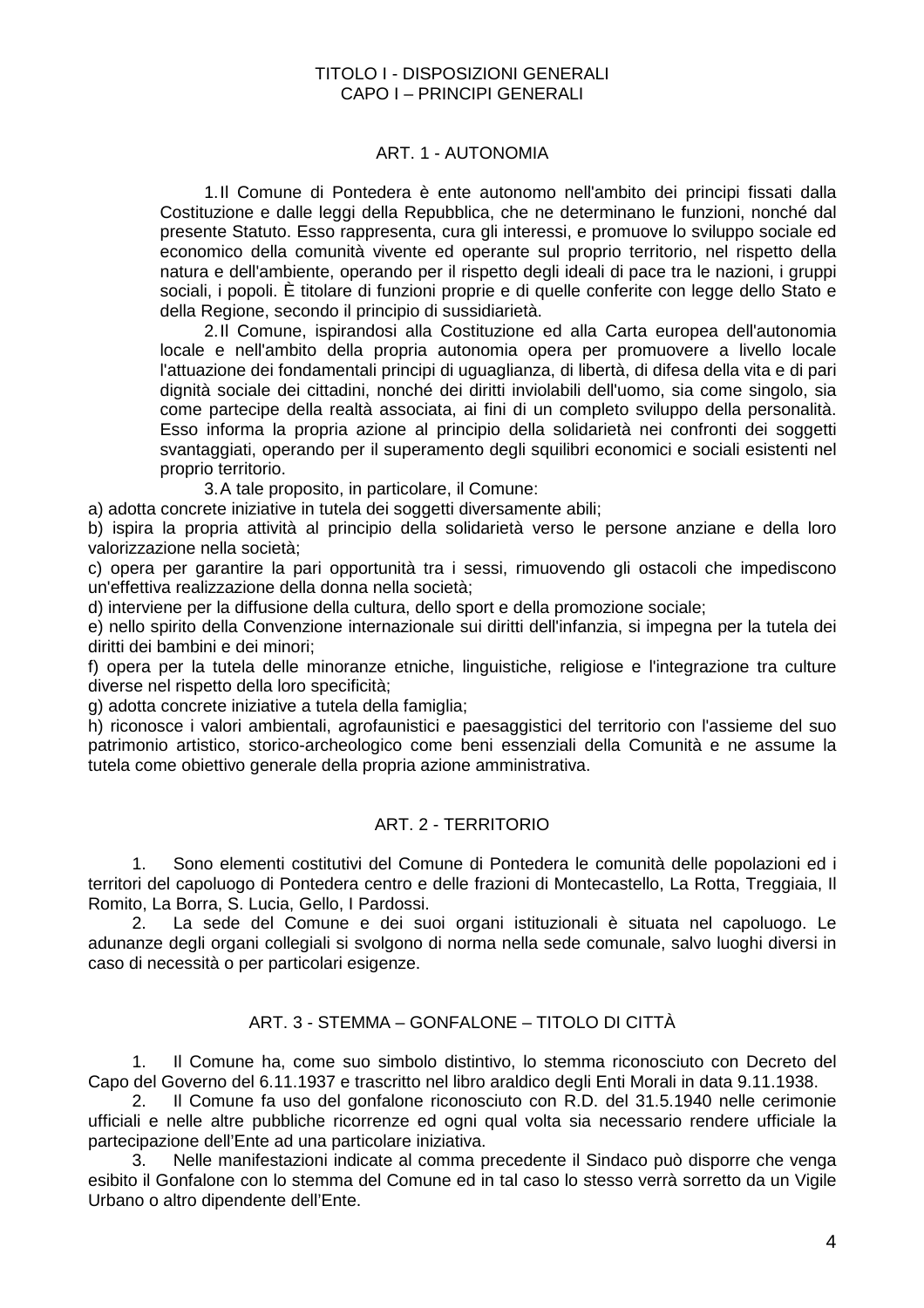4. Il Comune di Pontedera si fregia del titolo di "Città", concesso con R.D. del 30.1.1932 e trascritto nei registri della Consulta Araldica in data 2.2.1932.

# CAPO II - ATTIVITÀ NORMATIVA

#### ART. 4 - STATUTO

1. Il Comune determina il proprio ordinamento nello Statuto nell'ambito della Costituzione e dei principi fissati da leggi generali della Repubblica. Ad esso devono conformarsi i Regolamenti e l'attività amministrativa del Comune.

2. L'entrata in vigore di leggi nuove, in materia di ordinamento dei Comuni e di disciplina dell'esercizio delle funzioni a essi conferite che rappresentano principi che costituiscono limite inderogabile per l'autonomia normativa del Comune, abroga le norme statutarie con esse incompatibili.

3. Il Consiglio Comunale adegua lo Statuto entro 120 giorni dalla data di entrata in vigore delle leggi suddette.

#### ART. 5 - REGOLAMENTI

1. Il Comune esercita la potestà regolamentare nel rispetto della legge, dello Statuto e della normativa comunitaria.

2. (soppresso).

3. I Regolamenti entrano in vigore il giorno successivo a quello in cui la deliberazione di approvazione è divenuta esecutiva. Per motivi particolari può essere prevista un'entrata in vigore diversa.

4. (soppresso).

#### ART. 6 - RIPARTO COMPETENZE

1. L'attribuzione delle competenze agli organi dell'Ente, ivi comprese quelle previste dalla vigente normativa, per l'esercizio delle funzioni proprie, attribuite o delegate sono disciplinate, nel rispetto del D. Lgs. n. 267 del 18.8.2000 e successive modifiche ed integrazioni, delle riserve di legge dallo stesso previste, dalle disposizioni del presente Statuto.

2. Salvo le attribuzioni già espressamente previste dal D.Lgs. n. 267 del 18.8.2000 e successive modifiche ed integrazioni e dallo Statuto, la qualificazione della natura degli atti fra quelli di indirizzo e di controllo e quelli di gestione è attività di competenza del Consiglio Comunale. La stessa è sottoposta a verifica ed alle eventuali modifiche che si rendessero necessarie periodicamente su iniziativa della Giunta o su richiesta di almeno 1/3 dei Consiglieri Comunali, da parte del Consiglio.

3. Il riparto delle competenze attribuite al Segretario ed ai Dirigenti è disciplinato dal Regolamento sull'Ordinamento degli Uffici e dei Servizi.

#### TITOLO II - ORGANI

#### CAPO I - CONSIGLIO COMUNALE

#### ART. 7 - CONSIGLIO COMUNALE

1. Il Consiglio Comunale è diretta espressione della comunità locale che, riunita in corpo elettorale, lo elegge secondo la disciplina stabilita dalla legge.

2. Il Consiglio, in virtù della sua funzione di rappresentanza della comunità, è titolare del potere di indirizzo politico e amministrativo del Comune ed esercita il potere di controllo sulla sua attuazione.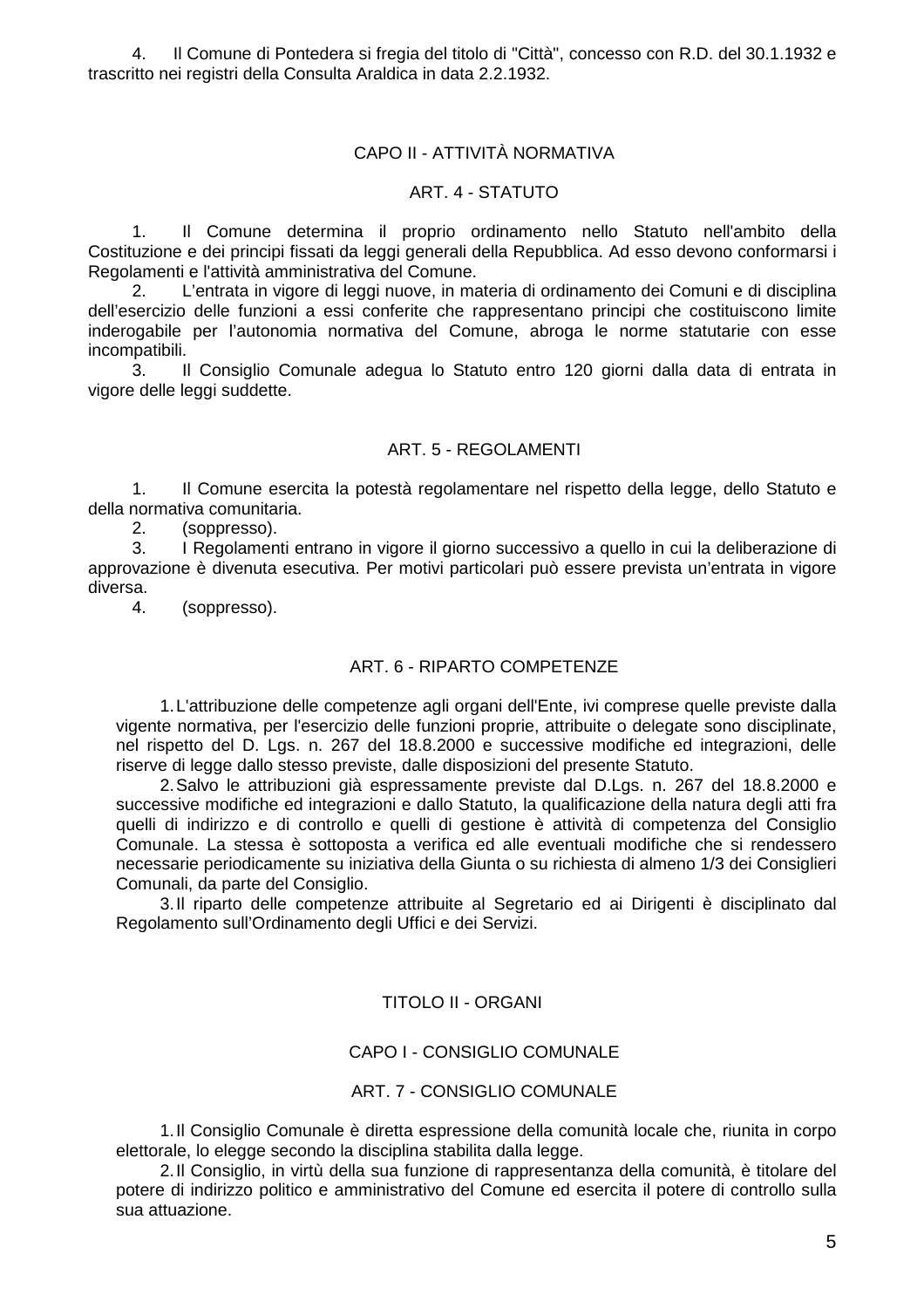3. Le funzioni e le competenze del Consiglio non possono essere delegate ad altri organi comunali.

4. Il Consiglio ha autonomia funzionale nell'ambito degli stanziamenti assegnati in bilancio, dispone di una propria dotazione strumentale e di personale, secondo le norme previste dal Regolamento.

5. L'organizzazione ed il funzionamento del Consiglio, delle sue Commissioni e degli altri organi che lo compongono è dettata dallo Statuto e dal Regolamento di Funzionamento del Consiglio, da approvarsi a maggioranza assoluta dei Consiglieri assegnati.

6. Fino all'approvazione del Regolamento di cui al precedente comma, restano valide le disposizioni del Regolamento vigente, in quanto non in contrasto con la legge ed il presente Statuto.

## ART. 8 - COMPOSIZIONE E DURATA IN CARICA

1. La composizione del Consiglio, nonché la durata in carica, la posizione giuridica, le cause di ineleggibilità, di incompatibilità e di decadenza dei suoi componenti sono disciplinate dalla legge.

2. Il Consiglio Comunale rimane in carica sino all'elezione del nuovo Consiglio, limitandosi ad adottare, dopo la pubblicazione del decreto di indizione dei comizi elettorali, gli atti urgenti e improrogabili.

## ART. 9 - ENTRATA IN CARICA DEI CONSIGLIERI

1. I Consiglieri Comunali rappresentano il Comune senza vincolo di mandato ed entrano in carica all'atto della proclamazione, ovvero, in caso di surrogazione, non appena adottata dal Consiglio la relativa deliberazione.

2. La convalida dell'elezione dei Consiglieri viene effettuata come primo atto nella prima adunanza del Consiglio Comunale.

3. La prima adunanza deve essere convocata entro il termine perentorio di dieci giorni dalla proclamazione degli eletti e deve tenersi entro il termine di dieci giorni dalla convocazione. In caso di inosservanza dell'obbligo di convocazione provvede, in via sostitutiva, il Prefetto.

4. La prima seduta è convocata dal Sindaco neo-eletto e presieduta dal Consigliere anziano o suo sostituto ai sensi del successivo articolo 11 fino all'elezione del Presidente dell'Assemblea.

5. La seduta prosegue poi sotto la presidenza del Presidente dell'Assemblea nuovo eletto con la comunicazione da parte del Sindaco dei componenti della Giunta e per gli ulteriori argomenti.

6. Con la periodicità stabilita dal Regolamento di Contabilità per le finalità di cui all'art. 193 del D.Lvo n. 267 del 18/08/2000 e successive modifiche ed integrazioni, il Consiglio Comunale definisce, adegua e verifica l'attuazione delle linee programmatiche da parte del Sindaco e degli Assessori.

## ART. 10 LINEE PROGRAMMATICHE DI MANDATO

1. Entro il termine di 90 giorni decorrenti dalla data della seduta di insediamento del Consiglio, il Sindaco, sentita la Giunta, presenta per scritto al Consiglio Comunale le linee programmatiche relative alle azioni e ai progetti da realizzare nel corso del mandato politicoamministrativo.

2. Ciascun Consigliere Comunale ha il pieno diritto di intervenire nella definizione delle linee programmatiche, proponendo le integrazioni, gli adeguamenti e le modifiche, mediante presentazione di appositi emendamenti, nelle modalità indicate dal Regolamento del Consiglio Comunale.

3. Con cadenza almeno annuale il Consiglio provvede a verificare l'attuazione di tali linee da parte del Sindaco e dei rispettivi Assessori e dunque entro il 30 dicembre di ogni anno.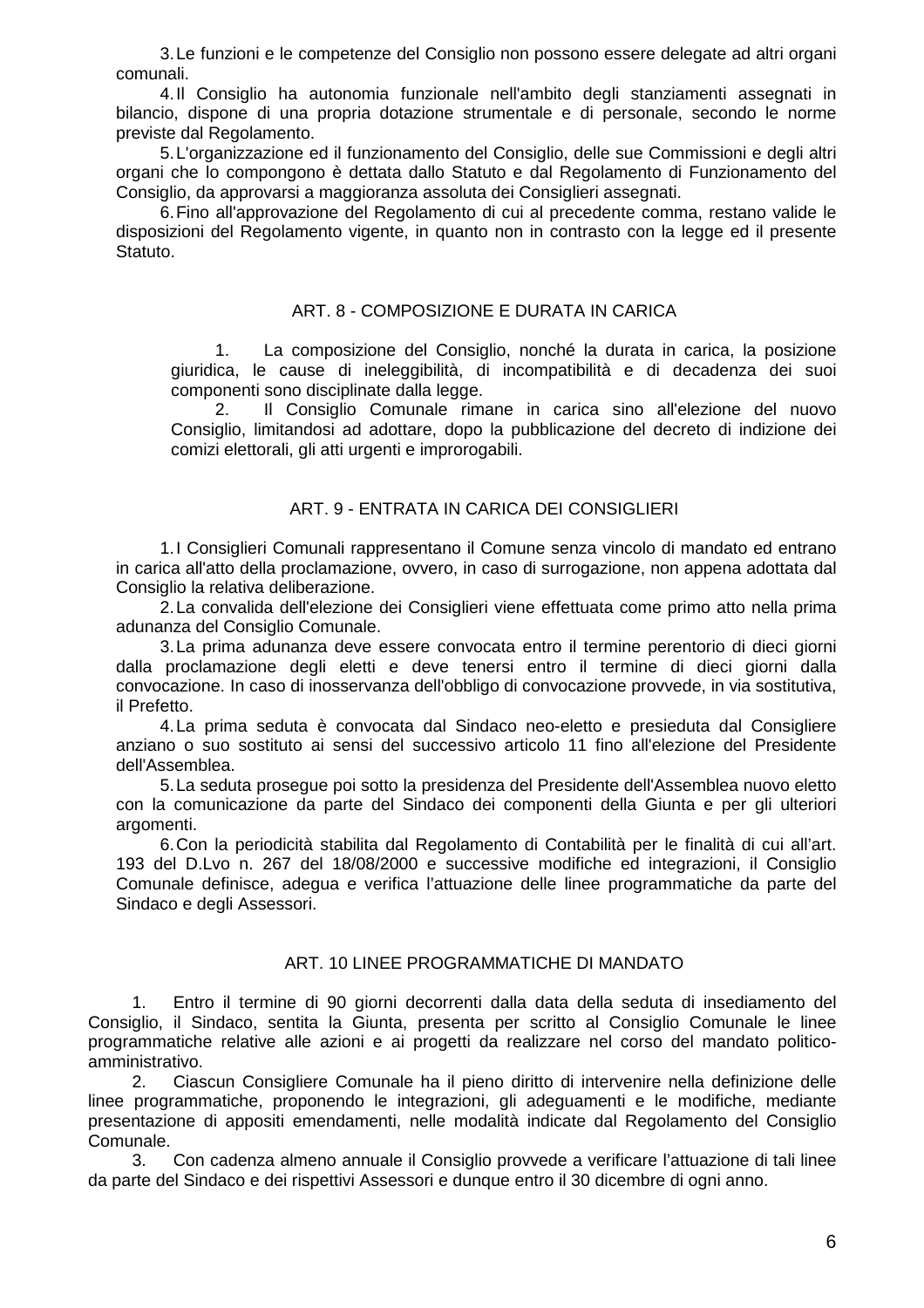4. È facoltà del Consiglio provvedere ad integrare, nel corso della durata del mandato, con adeguamenti strutturali e/o modifiche, le linee programmatiche, sulla base delle esigenze che dovessero emergere in ambito locale.

5. Al termine del mandato politico amministrativo e comunque prima della convocazione dei comizi elettorali, il Sindaco presenta all'organo consiliare il documento di rendicontazione dello stato di attuazione e di realizzazione delle linee programmatiche. Detto documento è sottoposto all'approvazione del Consiglio previo esame del grado di realizzazione degli interventi previsti.

# ART. 11 - CONSIGLIERE ANZIANO

1. In tutti i casi in cui la legge, lo Statuto o i Regolamenti fanno riferimento al Consigliere anziano per conferirgli determinati poteri o funzioni, si intende per Consigliere anziano colui che ha ottenuto la maggior cifra individuale ai sensi dell'art. 73 sesto comma del D. Lgs. n. 267 del 18/08/2000 e successive modifiche ed integrazioni, con esclusione del Sindaco neo-eletto e dei candidati alla carica di Sindaco, proclamati Consiglieri.

2. Qualora il Consigliere anziano sia assente o rifiuti di presiedere l'assemblea, la presidenza è assunta dal Consigliere che, nella graduatoria di anzianità determinata come sopra, occupa il posto immediatamente successivo.

# ART. 12 - IL PRESIDENTE DELL'ASSEMBLEA

1. Il Consiglio ha un proprio Presidente, che viene eletto al suo interno nella prima seduta successiva alle elezioni, subito dopo la convalida degli eletti.

2. All'elezione del Presidente si provvede con votazione a scrutinio palese. Viene eletto il Consigliere che ha ottenuto il maggior numero di voti.

3. Il Consiglio procede altresì alla nomina di uno o più Vice-Presidenti con le stesse modalità della nomina per il Presidente.

4. Il Presidente del Consiglio Comunale è tenuto a riunire il Consiglio in un termine non superiore a venti giorni, quando lo richiedano il Sindaco o un quinto dei Consiglieri, inserendo all'ordine del giorno le questioni richieste.

5. Il Presidente rappresenta il Consiglio e assicura il buon andamento dei suoi lavori, facendo osservare il Regolamento.

6. Sulla base del Regolamento convoca il Consiglio Comunale, ne dirige le discussioni, mantiene l'ordine, concede la facoltà di parlare, pone le questioni, stabilisce l'ordine delle votazioni e ne proclama i risultati, assicura un'adeguata e preventiva informazione ai Gruppi Consiliari e ai singoli Consiglieri sulle questioni sottoposte al Consiglio.

7. Un terzo dei Consiglieri può proporre con iniziativa motivata una mozione di revoca del Presidente, da discutere entro i quindici giorni successivi alla sua registrazione al protocollo comunale.

8. La proposta di revoca per ragioni di carattere istituzionale è approvata quando ottiene la maggioranza dei voti dei Consiglieri assegnati.

# ART. 13 - DIMISSIONI E DECADENZA DEI CONSIGLIERI

1. Le dimissioni dalla carica di Consigliere sono indirizzate al Consiglio Comunale e saranno assunte immediatamente al Protocollo del Comune al momento della loro presentazione. Esse sono irrevocabili, non necessitano di presa d'atto e sono immediatamente efficaci.

2. Il Consiglio, entro e non oltre dieci giorni dalla presentazione delle dimissioni, deve procedere alla surroga del o dei Consiglieri dimissionari, con separate deliberazioni, seguendo l'ordine di presentazione delle dimissioni quale risulta dal protocollo comunale.

3. Non si fa luogo alla surroga qualora, ricorrendone i presupposti, si debba procedere allo scioglimento del Consiglio a norma dell'art. 141, comma 1, lett. b), numero 2, D.Lgs. 267/2000 e successive modifiche e integrazioni. Nell'ipotesi del comma che precede, le dimissioni della metà più uno dei Consiglieri Comunali assegnati, senza computare il Sindaco, devono essere contestuali, cioè contenute in un unico documento, ovvero se contenute in atti distinti e separati, siano contemporanee, cioè in un unico contesto temporale.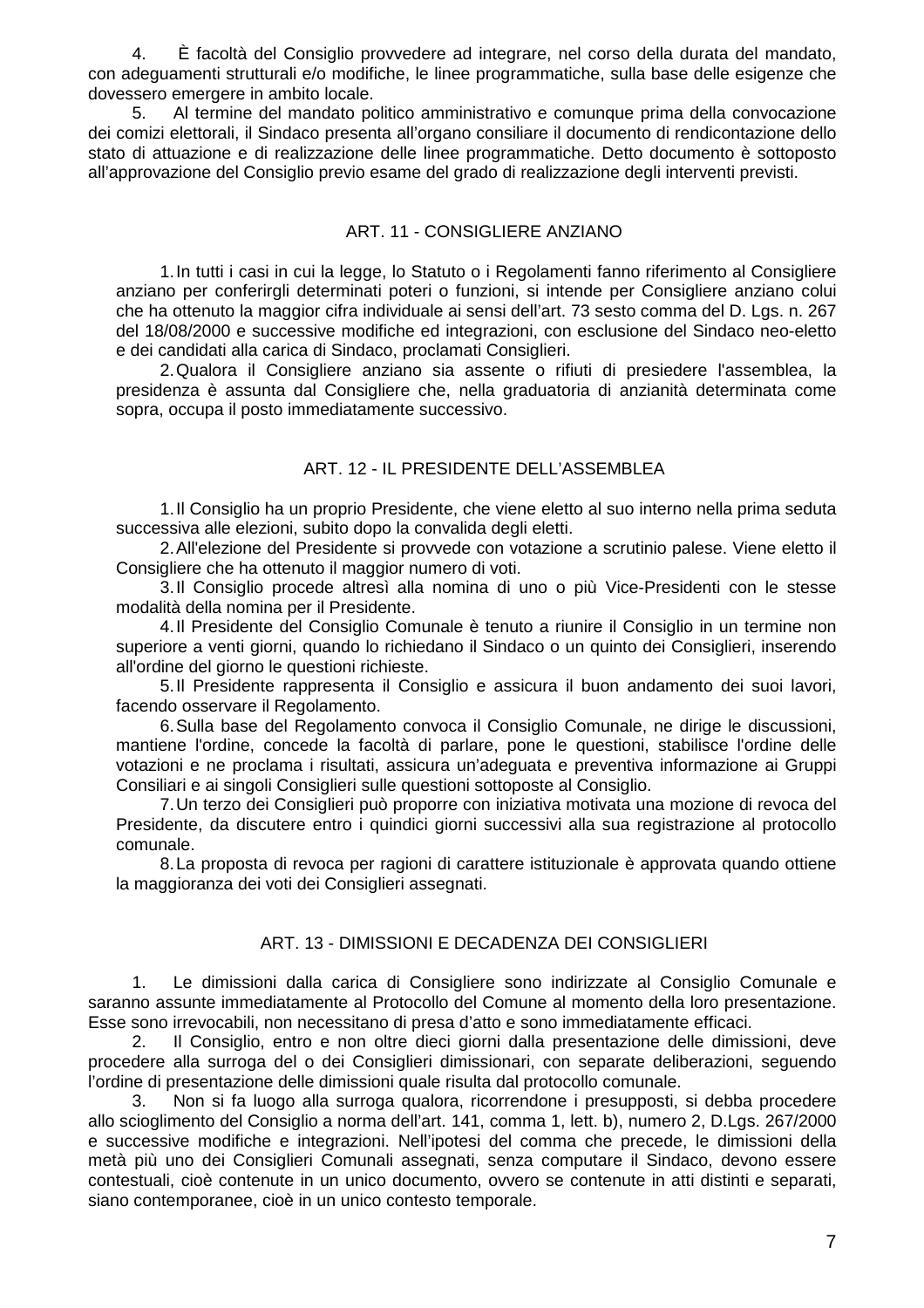4. Nel caso di sospensione di un Consigliere adottata ai sensi dell'art. 59 comma 1 lett. c) del D.Lgs. n. 267/2000 e successive modifiche e integrazioni, il Consiglio, nella prima adunanza successiva alla notifica del provvedimento di sospensione, procede alla temporanea sostituzione, affidando la supplenza per l'esercizio delle funzioni di Consigliere al candidato della stessa lista che ha riportato, dopo gli eletti, il maggior numero di voti.

5. La supplenza ha termine con la cessazione della sospensione. Qualora sopravvenga la decadenza si fa luogo alla surrogazione a norma del comma secondo.

6. È dichiarato decaduto dal Consiglio Comunale il Consigliere che non interviene alla intera sessione ordinaria e straordinaria per tre volte consecutive, previa apposita comunicazione della proposta di decadenza, da notificare, al domicilio da lui eletto o al suo luogo di residenza, a cura del Presidente. Il Consigliere può fornire le adeguate giustificazioni entro giorni 15 dalla notifica, con le modalità e la procedura fissata dal Regolamento.

# ART. 14 - PREROGATIVE E DIRITTI DEI CONSIGLIERI

1. Ogni Consigliere, secondo le modalità previste dal Regolamento di Funzionamento del Consiglio:

a) ha diritto di iniziativa sugli atti di competenza del Consiglio;

b) ha diritto di presentare interrogazioni ed ogni altra istanza di sindacato ispettivo al Sindaco o agli Assessori da esso delegati. Questi hanno l'obbligo di risposta entro trenta giorni dall'acquisizione dell'interrogazione, dell'istanza, ecc. presentata dal Consigliere al protocollo generale dell'ente. La risposta può essere fornita in Assemblea o nelle competenti commissioni in forma orale o scritta. Il Regolamento di Funzionamento del Consiglio Comunale disciplina la materia;

c) ha pieno accesso, al fine di ottenere informazioni utili all'espletamento del proprio mandato, agli uffici del Comune, delle istituzioni, delle aziende da esso dipendenti e delle società a partecipazione comunale, senza che sia opposto il segreto d'ufficio;

d) ha diritto di ottenere copia degli atti del Comune, delle istituzioni e delle aziende da esso dipendenti, nonché delle società a partecipazione comunale e dei relativi atti preparatori.

2. I Consiglieri sono tenuti al segreto sulle informazioni e sui documenti ed atti ottenuti nell'esercizio delle loro prerogative nei casi specificamente previsti dalla legge.

3. Il Sindaco, gli Assessori ed i Consiglieri, al momento della elezione o della nomina e per ogni anno del mandato, sono tenuti a rendere pubbliche, mediante deposito di dichiarazione e documenti presso la Segreteria Generale del Comune:

a) la propria situazione reddituale e patrimoniale (redditi imponibili, diritti reali su beni immobili o su beni mobili registrati, azioni e quote di partecipazioni societarie, indennità di Amministratori o di sindaci di società, ecc.);

b) la propria situazione associativa, con la indicazione della natura e degli scopi delle associazioni od organizzazioni di appartenenza, con espressa dichiarazione di non appartenenza a società segrete.

4. La presentazione delle liste e delle candidature alle cariche di Sindaco, di Assessore e di Consigliere Comunale deve essere accompagnata dal bilancio preventivo delle spese che si intendono sostenere per la campagna elettorale.

5. Entro trenta giorni dal termine della campagna deve essere presentato al Segretario Generale del Comune il rendiconto delle spese effettivamente sostenute da parte delle liste e dei candidati. Entrambi i documenti devono essere pubblicati secondo le modalità previste dalla normativa vigente.

# ART. 15 - GRUPPI CONSILIARI

1. I Consiglieri si costituiscono in Gruppi Consiliari, formati di uno o più componenti e nominano i rispettivi capigruppo entro dieci giorni dalla prima seduta del Consiglio Comunale. La costituzione dei gruppi e l'adesione ad un determinato gruppo consiliare sono riservate alla libera scelta di ciascun Consigliere e sono suscettibili di modifica nel corso del mandato.

2. Fino alla comunicazione ufficiale alla Segreteria Generale del nominativo dei capigruppo, gli adempimenti di cui all'art. 125 del D.Lgs. n. 267/2000 e successive modifiche e integrazioni, e quanto altro previsto dalla normativa vigente nei confronti dei capigruppo stessi,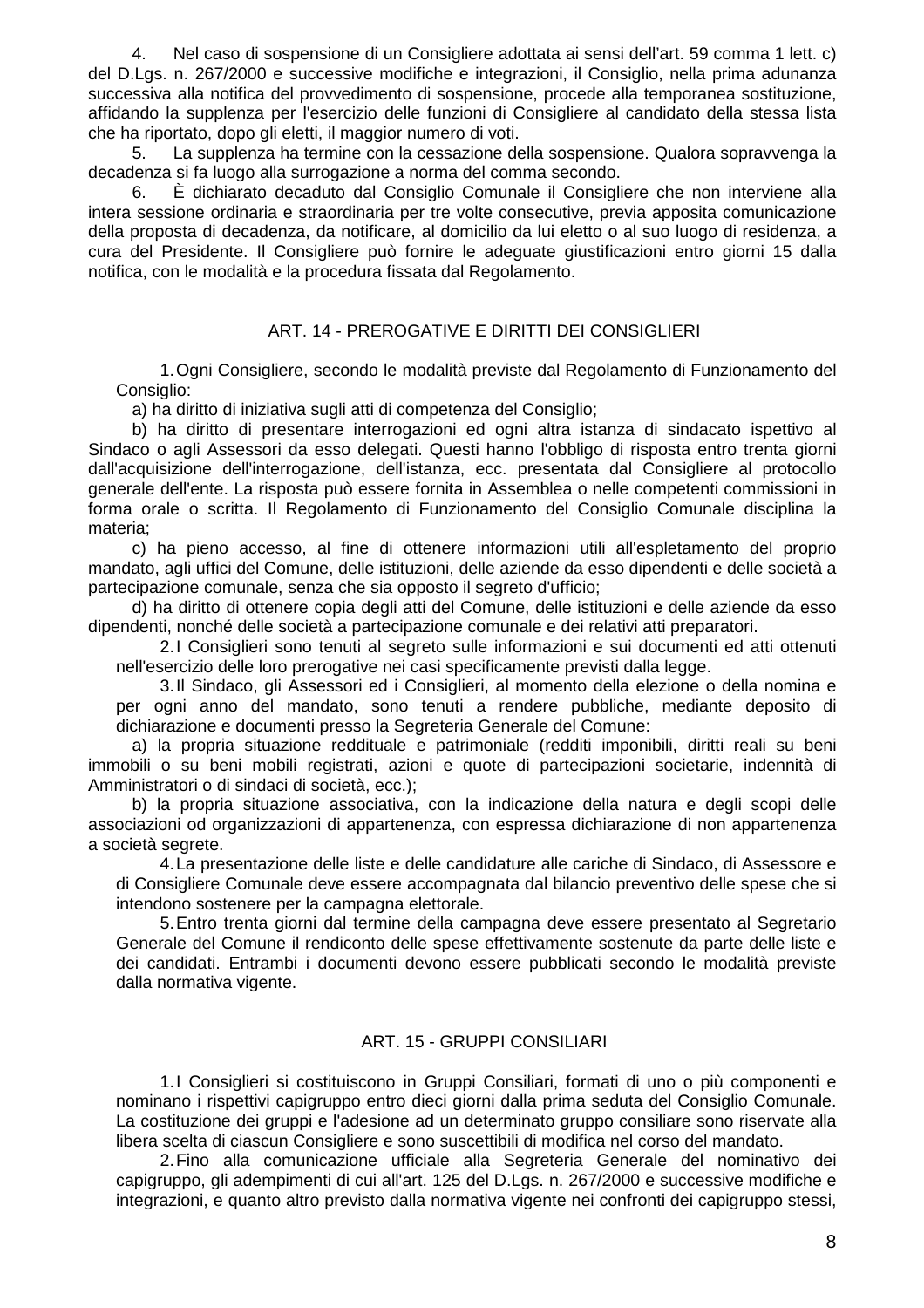vengono effettuati nei confronti degli appartenenti alle singole liste che hanno ottenuto la maggiore cifra individuale elettorale.

3. Per lo svolgimento delle loro funzioni i gruppi sono dotati di una propria sede e dispongono di locali, attrezzature e servizi, secondo criteri dettati dal Regolamento di Funzionamento del Consiglio.

4. Ai Gruppi Consiliari è inoltre garantita, secondo le modalità stabilite nel Regolamento di Funzionamento del Consiglio, l'assistenza giuridica, tecnica e amministrativa necessaria all'espletamento delle proprie funzioni.

## ART. 16 - CONFERENZA DEI CAPIGRUPPO

1. La conferenza dei Capigruppo è presieduta dal Presidente dell'assemblea ed è composta dai Capigruppo Consiliari, nominati dai rispettivi Gruppi Consiliari e dal Sindaco o suo delegato e può avvalersi anche della consulenza tecnica del Segretario Generale.

2. La conferenza dei Capigruppo coadiuva il Presidente nella definizione del calendario delle sedute del Consiglio, si pronuncia sulle questioni di interpretazione del Regolamento di Funzionamento del Consiglio, il quale ne determina le ulteriori attribuzioni e le modalità di funzionamento.

## ART. 17 - PROGRAMMAZIONE DEI LAVORI – ORDINE DEL GIORNO

1. Il Consiglio Comunale organizza i propri lavori secondo il metodo della programmazione, anche attraverso l'eventuale articolazione in sessioni.

2. L'ordine del giorno è predisposto dal Presidente dell'Assemblea secondo le modalità stabilite dal Regolamento.

## ART. 18 - CONVOCAZIONE E PRESIDENZA DEL CONSIGLIO

1. Il Consiglio Comunale, salva l'ipotesi di cui all'art. 9, è convocato e presieduto dal Presidente secondo le modalità stabilite dallo Statuto e dal Regolamento di Funzionamento.

2. Nel caso di impedimento o assenza del Presidente i poteri di convocazione e presidenza del Consiglio spettano al Vice Presidente, in caso di pluralità di Vice Presidenti agli stessi in ordine di anzianità anagrafica, in assenza di questi al Consigliere Anziano.

3. Il Presidente è tenuto a riunire il Consiglio entro il termine di venti giorni quando lo richieda un quinto di Consiglieri o il Sindaco, inserendo nell'ordine del giorno le questioni richieste.

4. Nei casi di urgenza il Presidente è tenuto alla convocazione nei termini richiesti dal Sindaco.

5. L'avviso di convocazione del Consiglio con l'elenco degli argomenti da trattare è consegnato ai Consiglieri, secondo le modalità previste dal Regolamento di Funzionamento del Consiglio.

6. Nei casi di particolare e motivata urgenza, l'avviso è consegnato ai Consiglieri almeno 24 ore prima dell'adunanza.

7. L'avviso di convocazione e l'ordine del giorno sono pubblicati, a cura del Segretario Generale, all'Albo Pretorio e sono portati a conoscenza del pubblico con mezzi idonei indicati dal Regolamento di Funzionamento del Consiglio.

## ART. 19 - VALIDITÀ DELLE SEDUTE E DELLE DELIBERAZIONI

1. Le sedute del Consiglio Comunale sono validamente costituite con la presenza della metà dei consiglieri assegnati al Comune.

2. Le deliberazioni sono valide quando ottengono il voto della maggioranza dei consiglieri presenti, salvo i casi in cui la legge o il presente Statuto richiedano maggioranze qualificate.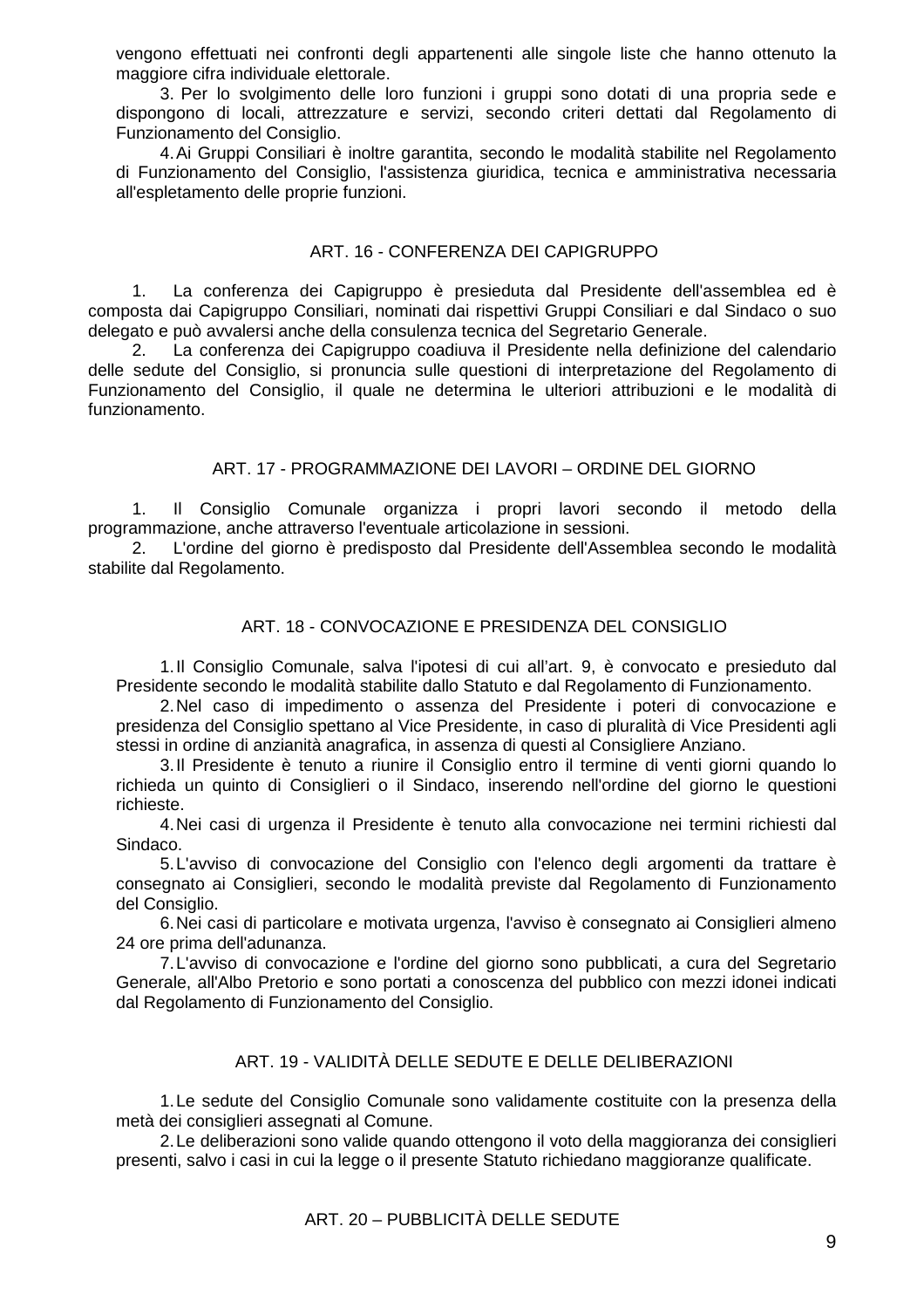1. Le sedute del Consiglio sono pubbliche.

2. Il Regolamento stabilisce i casi in cui il Consiglio si riunisce in seduta riservata.

3. Qualora vengano iscritti all'ordine del giorno argomenti di particolare rilevanza politicosociale o di speciale importanza per la vita della collettività locale, il Consiglio può essere convocato - relativamente alla discussione su tali argomenti - in seduta aperta, alla quale possono prendere parte i cittadini, con diritto di parola.

4.(soppresso).

## ART. 21 - VOTAZIONI

1. Le votazioni in Consiglio e nelle commissioni si tengono in forma palese.

2. Il Regolamento di Funzionamento del Consiglio può prevedere il voto segreto per le sole questioni che comportino una valutazione su qualità di persone.

## ART. 22 - COMMISSIONI CONSILIARI PERMANENTI

1. Il Consiglio può istituire Commissioni permanenti, secondo quanto previsto dal Regolamento di Funzionamento del Consiglio che ne disciplina la materia, il numero, la composizione, i rispettivi ambiti di competenza, le modalità di funzionamento e le forme di pubblicità dei lavori. Le sedute delle commissioni sono pubbliche.

2. Possono partecipare, senza diritto di voto, alle sedute delle Commissioni, il Sindaco e gli Assessori. La Commissione può altresì richiedere la partecipazione alle sedute, senza diritto di voto, dei Dirigenti del Comune e degli Amministratori e Dirigenti degli organismi promossi dal Comune o di cui questo fa parte.

3. La presidenza delle Commissioni Consiliari, ove previste dal Regolamento, aventi funzione di controllo e garanzia, è attribuita alla minoranza previa apposita designazione ed in mancanza al gruppo di minoranza numericamente più rappresentativo.

# ART. 23 - POTERI DELLE COMMISSIONI CONSILIARI PERMANENTI

1. Le commissioni permanenti, nelle materie di loro competenza e secondo quanto previsto dal Regolamento di Funzionamento del Consiglio, esercitano le funzioni preparatorie ed istruttorie degli atti di competenza del Consiglio e vigilano sulla loro attuazione da parte degli uffici del Comune e degli organismi da esso promossi o di cui fa parte.

2. Le commissioni permanenti, nell'esercizio delle proprie funzioni, possono:

a) ottenere l'esibizione di atti e documenti, convocare il personale dell'amministrazione comunale, delle istituzioni e delle aziende dipendenti dal Comune, che è tenuto a presentarsi e non può opporre il segreto d'ufficio;

b) svolgere indagini conoscitive;

c) procedere all'audizione di rappresentanti di altri enti od associazioni, nonché consultare e valersi dell'opera di esperti o istituti specializzati.

## ART. 24 - COMMISSIONE PER LA PARI OPPORTUNITÀ

1. È istituita la Commissione Comunale per la pari opportunità, composta da rappresentanti del Consiglio Comunale e da rappresentanti di Associazioni, di Enti o movimenti con scopi politico-culturali diretti all'eliminazione delle discriminazioni sessuali, e che operino in via continuativa nel Comune. (paragrafo soppresso).

2. La Commissione ha lo scopo di promuovere, nell'ambito delle competenze comunali, azioni positive per il conseguimento della pari opportunità uomo-donna. Detta Commissione inoltre formula progetti e propone l'adozione di concreti e formali provvedimenti amministrativi uniformi alle politiche di pari opportunità, vigila sull'attività del Consiglio affinché vengano rispettate le iniziative tese a superare le discriminazioni tra i sessi. La Commissione potrà avanzare proposte in fase di elaborazione degli atti amministrativi agli organi competenti, che avranno l'obbligo di esaminarle e rispondere compiutamente.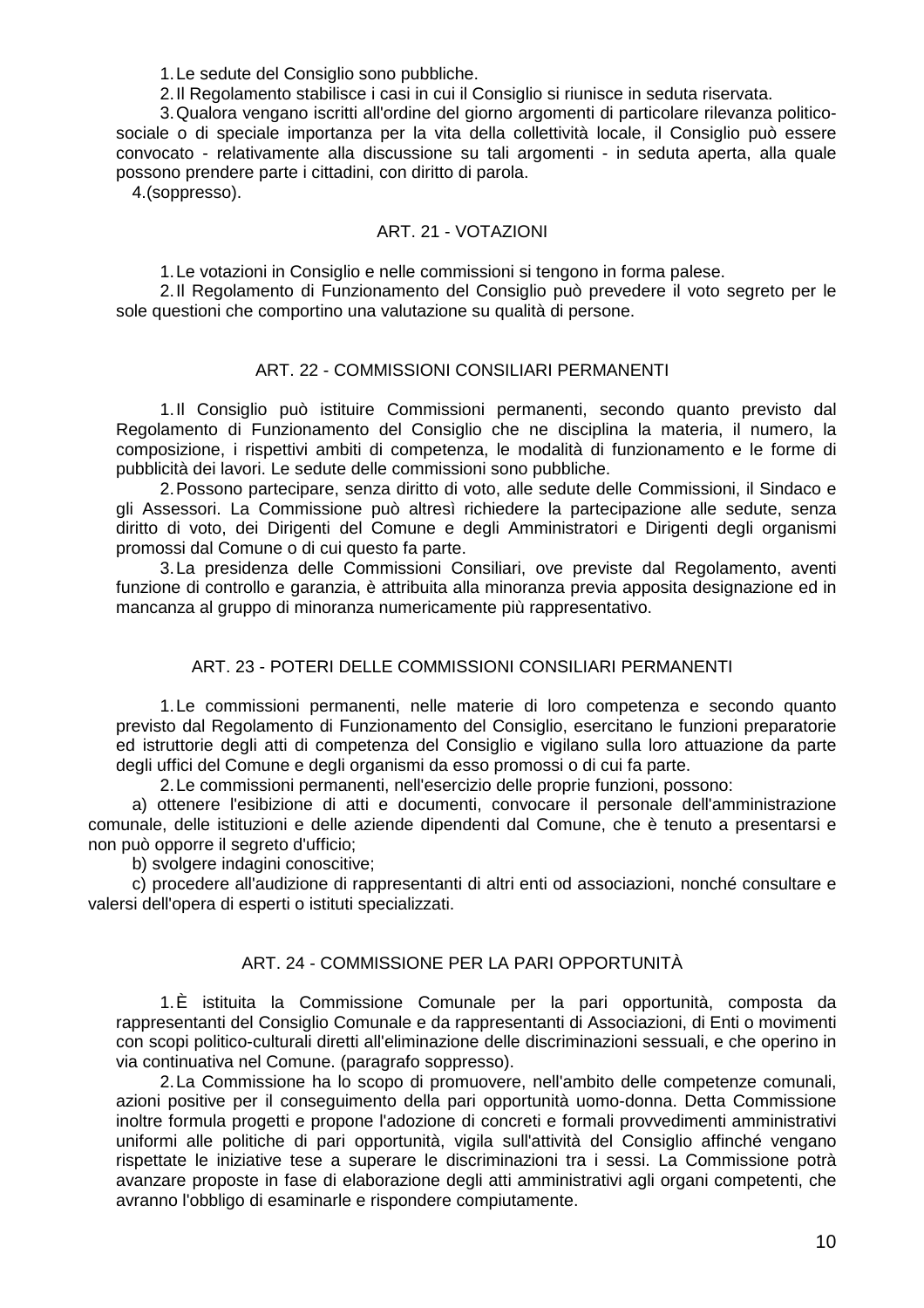3. La Commissione al suo interno elegge un Presidente secondo le modalità dalla stessa stabilite.

4. La Commissione può proporre al Consiglio Comunale e alla Giunta Municipale, in conformità alle vigenti disposizioni regolamentari e secondo le rispettive competenze, l'adozione di atti e provvedimenti in materia di pari opportunità.

5. Per lo svolgimento della propria attività la Commissione si avvarrà della collaborazione degli uffici comunali.

6. Per le nomine nella Giunta Municipale e negli altri organi collegiali del Comune, nonché degli Enti, Aziende ed Istituzioni da esso dipendenti, l'Organo competente dovrà assicurare la presenza minima di un rappresentante di sesso femminile, salva motivata impossibilità.

#### ART. 25 - COMMISSIONI SPECIALI

1. Ove ne ravvisi la necessità, il Consiglio Comunale può istituire commissioni speciali incaricate di svolgere indagini conoscitive, studi e ricerche utili al buon funzionamento dell'amministrazione.

2. Il Consiglio può altresì costituire commissioni di inchiesta, quando ne faccia richiesta almeno 1/3 dei Consiglieri assegnati al Comune.

## CAPO II - IL SINDACO

#### ART. 26 - FUNZIONI DEL SINDACO

1. Il Sindaco è eletto dai cittadini a suffragio universale e diretto, secondo le disposizioni dettate dalla legge.

2. Il Sindaco è l'organo responsabile dell'amministrazione del Comune. Svolge altresì le funzioni di Ufficiale di Governo nello svolgimento dei servizi di competenza statale previsti dalla legge.

3. Il Sindaco assolve alle funzioni di rappresentanza politico-istituzionale dell'Ente. La rappresentanza gestionale verso l'esterno è attribuita alla dirigenza, quale espressione della competenza a impegnare l'ente verso l'esterno.

L'esercizio della rappresentanza in giudizio, anche per rendere prove testimoniali, è attribuita direttamente alla dirigenza.

4. Il Sindaco convoca e presiede la Giunta e sovrintende al funzionamento dei servizi e degli uffici ed all'esecuzione degli atti, esercitando altresì tutte le altre funzioni attribuitegli dalle Leggi, dallo Statuto e dai Regolamenti. In particolare:

- a) nomina i componenti della Giunta, tra cui un Vicesindaco e ne dà comunicazione al Consiglio nella prima seduta successiva all'elezione. Entro giorni 90 (novanta) dall'insediamento, sentita la Giunta Municipale, presenta al Consiglio Comunale le linee programmatiche relative alle azioni e progetti da realizzare nel corso del mandato, secondo quanto previsto dall'art. 10 del presente Statuto;
- b) cura gli indirizzi generali dell'azione politica e amministrativa del Comune, promuove e coordina a tale scopo l'attività degli Assessori e può disporne l'eventuale revoca, dandone motivata comunicazione al Consiglio;
- c) nomina i responsabili degli uffici e dei servizi; attribuisce e definisce gli incarichi dirigenziali e quelli di collaborazione esterna, secondo le modalità ed i criteri stabiliti dagli atti fondamentali del Consiglio, dalla Legge e dallo Statuto;
- d) sulla base degli indirizzi stabiliti dal Consiglio, provvede alla nomina, alla designazione e alla revoca dei rappresentanti del Comune presso enti, aziende ed istituzioni. Tutte le nomine e le designazioni debbono essere effettuate entro 45 giorni dall'insediamento ovvero entro i termini di scadenza del precedente incarico;
- e) svolge le funzioni di ufficiale di governo nell'ambito dei servizi di competenza statale previsti dalla legge;
- f) quale ufficiale di Governo adotta, con atto motivato e nel rispetto dei principi generali dell'ordinamento giuridico, provvedimenti contingibili ed urgenti al fine di prevenire ed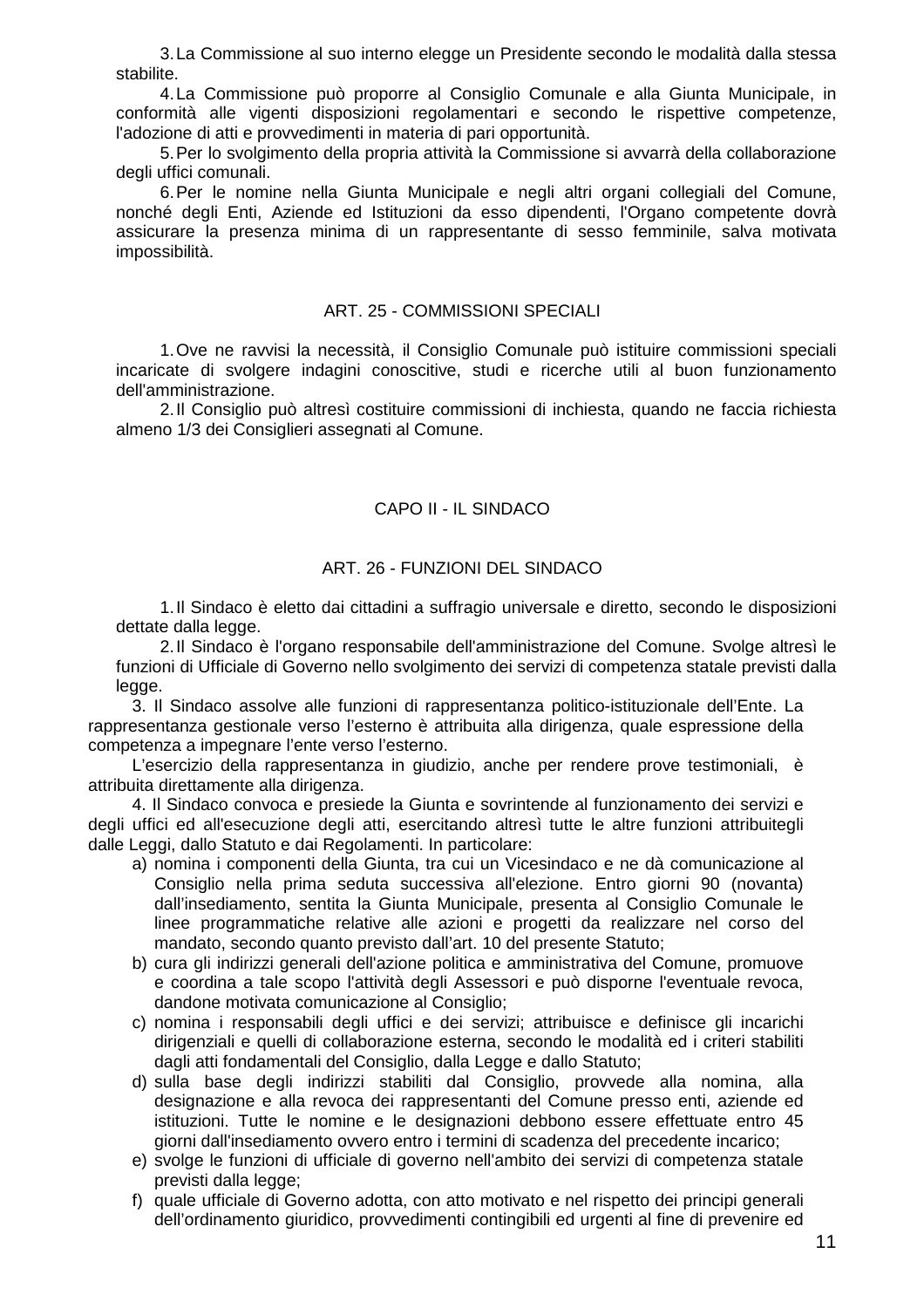eliminare gravi pericoli che minacciano l'incolumità dei cittadini; per l'esecuzione dei relativi ordini può richiedere al Prefetto, ove occorra, l'assistenza della forza pubblica;

- g) emana le ordinanze contingibili ed urgenti in caso di emergenze sanitarie o igiene pubblica a carattere esclusivamente locale, nonché negli altri casi di emergenza di cui all'art. 50, commi 5 e 6 del D.Lgs. n. 267/2000 e successive modifiche ed integrazioni:
- h) nell'ambito della disciplina regionale e sulla base degli indirizzi espressi dal Consiglio coordina e riorganizza gli orari degli esercizi commerciali e dei servizi pubblici, nonché gli orari di apertura al pubblico degli uffici periferici delle amministrazioni pubbliche al fine di armonizzare l'esplicazione dei servizi alle esigenze complessive e generali degli utenti;
- i) in casi di emergenza, connessi con il traffico e/o con l'inquinamento atmosferico o acustico, ovvero quando a causa di circostanze straordinarie si verifichino particolari necessità dell'utenza, il Sindaco può modificare gli orari degli esercizi commerciali, dei pubblici esercizi e dei servizi pubblici, nonché, d'intesa con i responsabili territorialmente competenti delle amministrazioni interessate, gli orari di apertura al pubblico degli uffici pubblici localizzati nel territorio, adottando i provvedimenti di cui al comma 2;
- j) informa la popolazione su situazioni di pericolo per calamità naturali.

# ART. 27 - DIMISSIONI, IMPEDIMENTO PERMANENTE, RIMOZIONE, DECADENZA, SOSPENSIONE O DECESSO DEL SINDACO

1. In caso di impedimento permanente, rimozione, decadenza o decesso del Sindaco, la Giunta decade e si procede allo scioglimento del Consiglio. Il Consiglio e la Giunta rimangono in carica sino alla elezione del nuovo Consiglio e del nuovo Sindaco. Sino alle predette elezioni, le funzioni del Sindaco sono svolte dal Vicesindaco.

2. Il Vicesindaco sostituisce il Sindaco in caso di assenza o di impedimento temporaneo, nonché nel caso di sospensione dall'esercizio della funzione adottata ai sensi dell'articolo 59 del D.Lgs. n. 267/2000 e successive modifiche ed integrazioni.

3. Le dimissioni presentate dal Sindaco diventano efficaci ed irrevocabili trascorso il termine di venti giorni dalla loro presentazione al Consiglio. In tal caso si procede allo scioglimento del Consiglio, con contestuale nomina di un Commissario.

4. Lo scioglimento del Consiglio Comunale determina in ogni caso la decadenza del Sindaco nonché della Giunta.

# ART. 28 - VICESINDACO

1. Il Sindaco nomina un Assessore, che assume la qualifica di Vicesindaco, a sostituirlo in caso di assenza o impedimento temporaneo e nel caso di sospensione dall'esercizio della funzione adottata ai sensi dell'art. 59 del D.Lgs. n. 267/2000 e successive modifiche ed integrazioni.

# ART. 29 - MOZIONE DI SFIDUCIA

1. Il voto del Consiglio Comunale contrario ad una proposta del Sindaco o della Giunta non comporta le dimissioni degli stessi.

2. Il Sindaco e la rispettiva Giunta cessano dalla carica in caso di approvazione di una mozione di sfiducia votata per appello nominale dalla maggioranza assoluta dei componenti il Consiglio. La mozione di sfiducia deve essere motivata e sottoscritta da almeno due quinti dei Consiglieri assegnati senza computare a tal fine il Sindaco e viene messa in discussione non prima di dieci giorni e non oltre trenta giorni dalla sua presentazione. Se la mozione viene approvata, si procede allo scioglimento del Consiglio e alla nomina di un commissario.

# ART. 30 - REVOCA DI ASSESSORI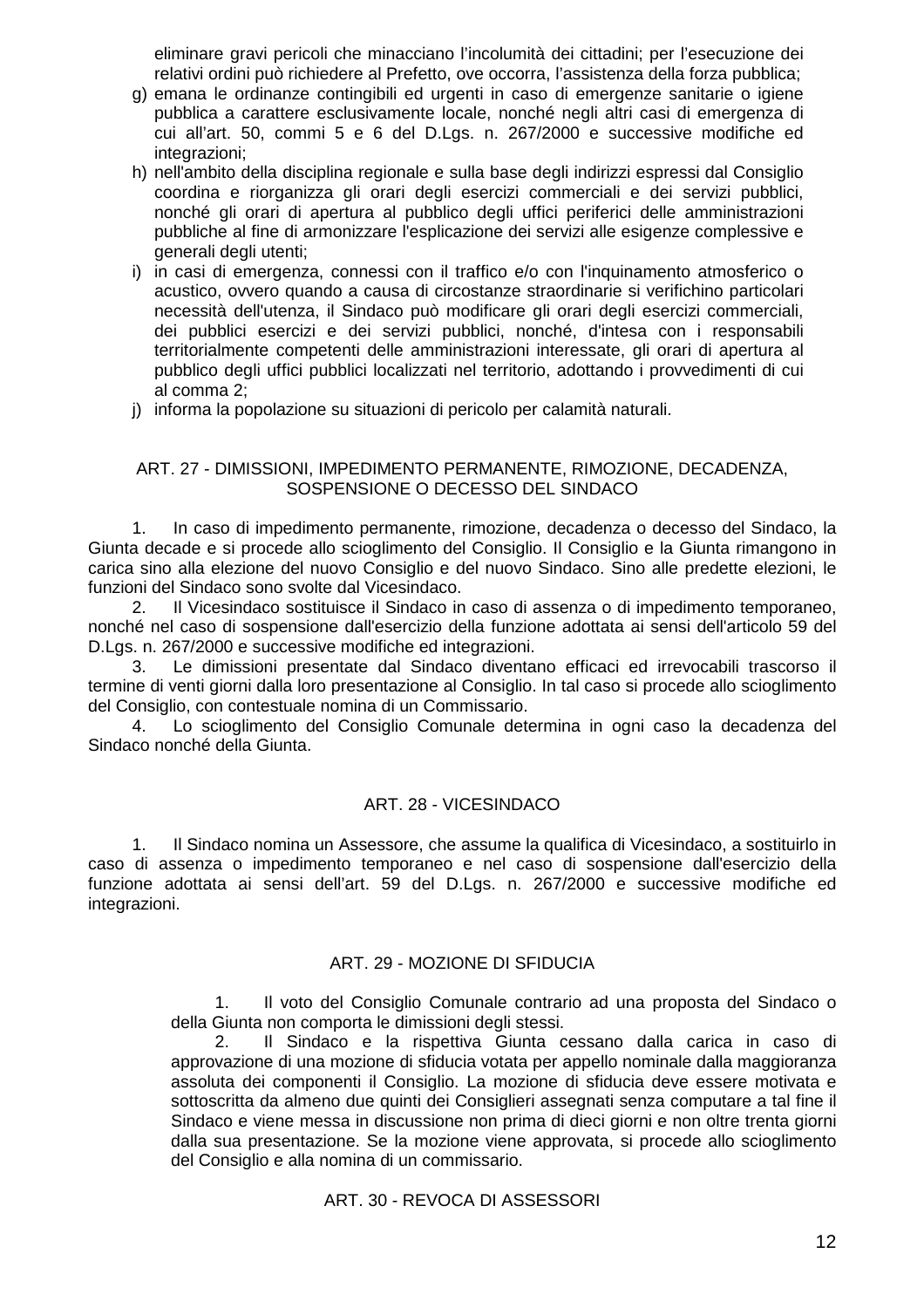1. Il Sindaco può revocare uno o più Assessori, dandone comunicazione motivata al Consiglio.

2. La revoca può essere disposta quando venga meno il rapporto di fiducia che ha determinato la nomina.

3. Entro dieci giorni dalla comunicazione della revoca il Sindaco comunica al Consiglio l'avvenuta nomina del nuovo o dei nuovi Assessori.

## ART. 31 - POTERI DEL SINDACO IN TEMA DI ACCORDI DI PROGRAMMA E CONVENZIONI

1. Il Sindaco promuove e conclude gli accordi di programma con le formalità indicate dal successivo articolo 53 del presente Statuto.

2. Il Sindaco tiene costantemente informato il Consiglio dell'evolversi delle consultazioni e delle trattative secondo le modalità previste nei Regolamenti e stipula l'accordo di programma previo parere favorevole del Consiglio stesso.

## CAPO III - LA GIUNTA COMUNALE

## ART. 32 - COMPOSIZIONE DELLA GIUNTA

1. La Giunta è composta dal Sindaco, che la presiede e da un numero di Assessori il cui numero massimo è determinato dalla legge ed uno dei quali viene nominato Vicesindaco.

2. Gli Assessori sono nominati dal Sindaco fra i cittadini in possesso dei requisiti di compatibilità ed eleggibilità alla carica di Consigliere.

3. Dell'avvenuta nomina degli Assessori il Sindaco dà comunicazione al Consiglio nella prima seduta successiva all'elezione.

4. La carica di Assessore è incompatibile con la carica di Consigliere Comunale. Pertanto, qualora un Consigliere Comunale assuma la carica di Assessore, cessa dalla carica di Consigliere all'atto dell'accettazione della nomina.

5. Il Sindaco può revocare uno o più Assessori, dandone motivata comunicazione al Consiglio: analoga comunicazione viene data al Consiglio anche nel caso di dimissioni.

6. Non possono far parte della Giunta il coniuge, gli ascendenti, i discendenti, i parenti ed affini, fino al terzo grado, del Sindaco. Gli stessi non possono essere nominati rappresentanti del Comune.

7. Il Sindaco, gli Assessori e i Consiglieri Comunali hanno il divieto di ricoprire incarichi od assumere consulenze presso enti ed istituzioni dipendenti o, comunque, sottoposti al controllo e alla vigilanza del Comune.

# ART. 33 - FUNZIONI DELLA GIUNTA

1. La Giunta collabora con il Sindaco nell'amministrazione del Comune ed opera attraverso deliberazioni collegiali.

2. Compie gli atti di amministrazione che non siano riservati dalla legge al Consiglio e che non rientrino nelle competenze, previste dalle leggi o dallo Statuto, del Sindaco; collabora con il Sindaco nell'attuazione degli indirizzi generali del Consiglio, riferisce annualmente al Consiglio sulla propria attività e svolge attività propositive e di impulso nei confronti dello stesso.

3. È altresì di competenza della Giunta l'adozione dei Regolamenti sull'ordinamento degli Uffici e dei Servizi, nel rispetto dei criteri generali stabiliti dal Consiglio.

4. (soppresso).

## ART. 34 - ORGANIZZAZIONE INTERNA DELLA GIUNTA E ATTRIBUZIONI DELEGATE DEL SINDACO AGLI ASSESSORI

1. Le attività di competenza della Giunta sono esercitate collegialmente.

2. Il Sindaco può avvalersi a livello individuale dei singoli Assessori per seguire determinati settori organici dell'attività comunale o per elaborare ed attuare specifici progetti finalizzati, con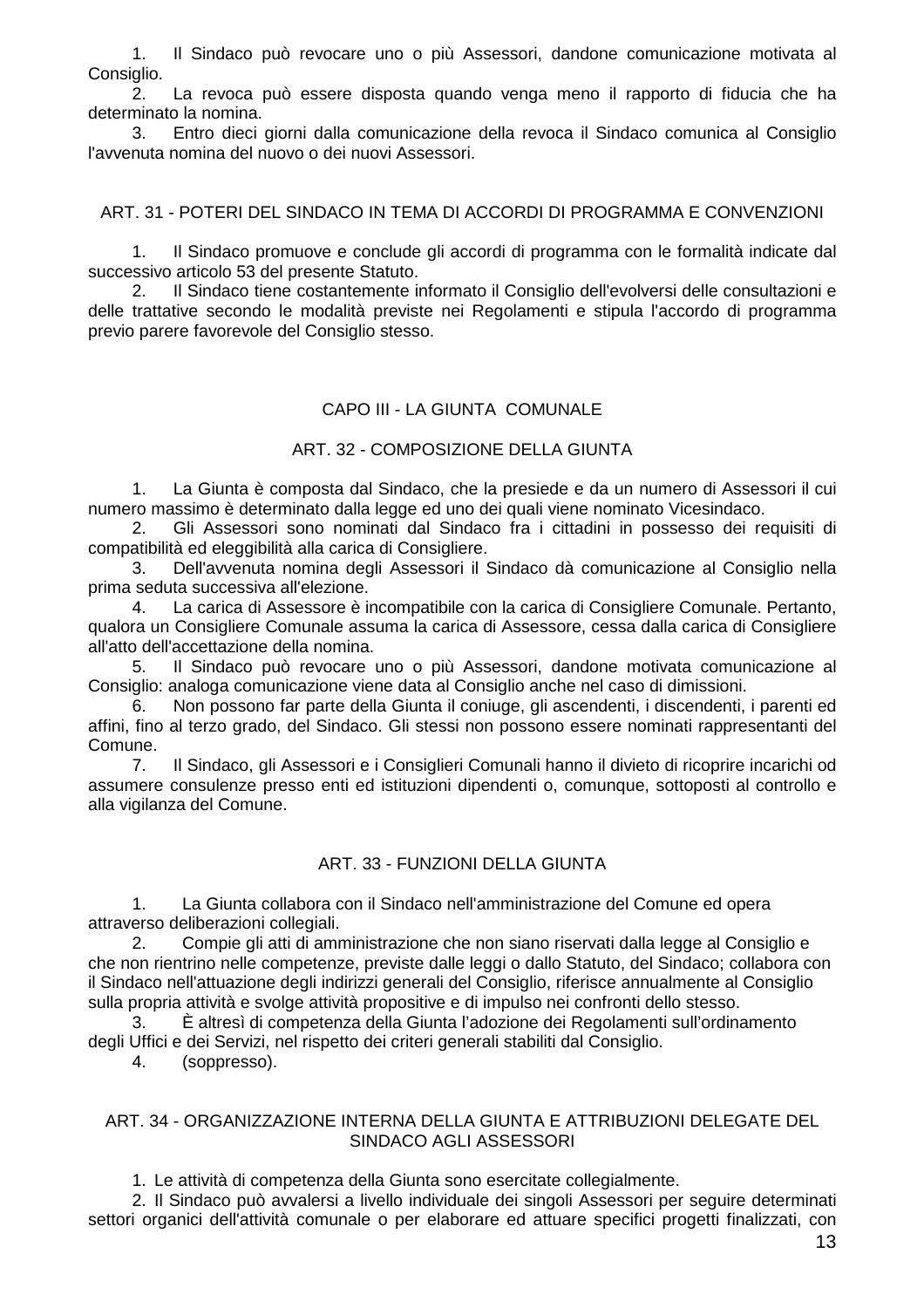impegno a riferirne costantemente, a formulare le proposte di intervento ritenute opportune, per svolgere le funzioni ed emanare gli atti con rilevanza esterna che siano stati loro delegati dal Sindaco, nell'ambito della sua competenza.

## ART. 35 - CONVOCAZIONE E FUNZIONAMENTO DELLA GIUNTA

1. La Giunta è convocata e presieduta dal Sindaco, ovvero, nei casi di rispettiva assenza o impedimento, nell'ordine, dal Vicesindaco o dall'Assessore Anziano, intendendosi per tale l'Assessore più anziano in età.

2. La Giunta delibera validamente con l'intervento della maggioranza dei suoi membri ed a maggioranza dei presenti. In caso di parità prevale il voto del Sindaco.

3. Le riunioni della Giunta non sono pubbliche.

# TITOLO III - ORDINAMENTO DEGLI UFFICI E DEL PERSONALE

## ART. 36 - PRINCIPI IN TEMA DI ORGANIZZAZIONE

1. L'organizzazione degli uffici comunali, disciplinata dal presente Statuto e da apposito Regolamento, è finalizzata al buon andamento, all'efficienza, all'imparzialità ed alla trasparenza dell'azione amministrativa.

2. Il Regolamento sull'ordinamento degli uffici e dei servizi nel definire compiutamente il modello amministrativo e la sua articolazione, si ispira ai principi della flessibilità delle strutture, dell'autonomia, funzionalità ed economicità gestionale, della mobilità e professionalità del personale.

## ART. 37 - ORGANIZZAZIONE AMMINISTRATIVA

1. L'organizzazione del Comune è ordinata secondo i criteri dettati dall'art. 88 e seguenti del D.Lgs. n. 267/2000 e successive modifiche ed integrazioni.

2. Il Comune disciplinerà con apposito regolamento, in conformità con il presente Statuto, l'ordinamento generale degli uffici e dei servizi, in base ai criteri di autonomia, funzionalità ed economicità di gestione, e secondo i principi di professionalità e di responsabilità.

3. Il Regolamento sull'ordinamento degli uffici e dei servizi stabilisce il funzionamento dell'articolazione delle strutture in unità amministrative rispondenti ai principi dei precedenti commi.

4. Gli uffici ed i servizi sono organizzati normalmente per moduli orizzontali.

5. Le unità organizzative di massima dimensione sono attribuite alla responsabilità di un Dirigente.

6. Per la realizzazione di progetti finalizzati e di specifici progetti ed obiettivi, nell'ambito dei programmi esecutivi di gestione definiti dalla Giunta, possono essere istituiti uffici, servizi, gruppi di studio e di ricerca con durata determinata, secondo la procedura e la disciplina contenute nel Regolamento sull'ordinamento degli uffici e dei servizi.

# ART. 38 - DOTAZIONE ORGANICA E MOBILITÀ DEL PERSONALE

1. Il Regolamento sull'ordinamento degli uffici e dei servizi definisce i criteri per la ripartizione del personale all'interno della struttura organizzativa.

2. La dotazione organica del personale, approvata dalla Giunta Municipale, prevede le dotazioni di personale per contingenti complessivi delle varie categorie e profili professionali, in modo da assicurare la più efficace mobilità del personale in funzione del Piano Esecutivo di Gestione e del Piano degli Obiettivi annuali.

3. La dotazione del personale è sottoposta a verifica ed aggiornamento periodico con deliberazione della Giunta preceduta da parere della Conferenza dei Dirigenti.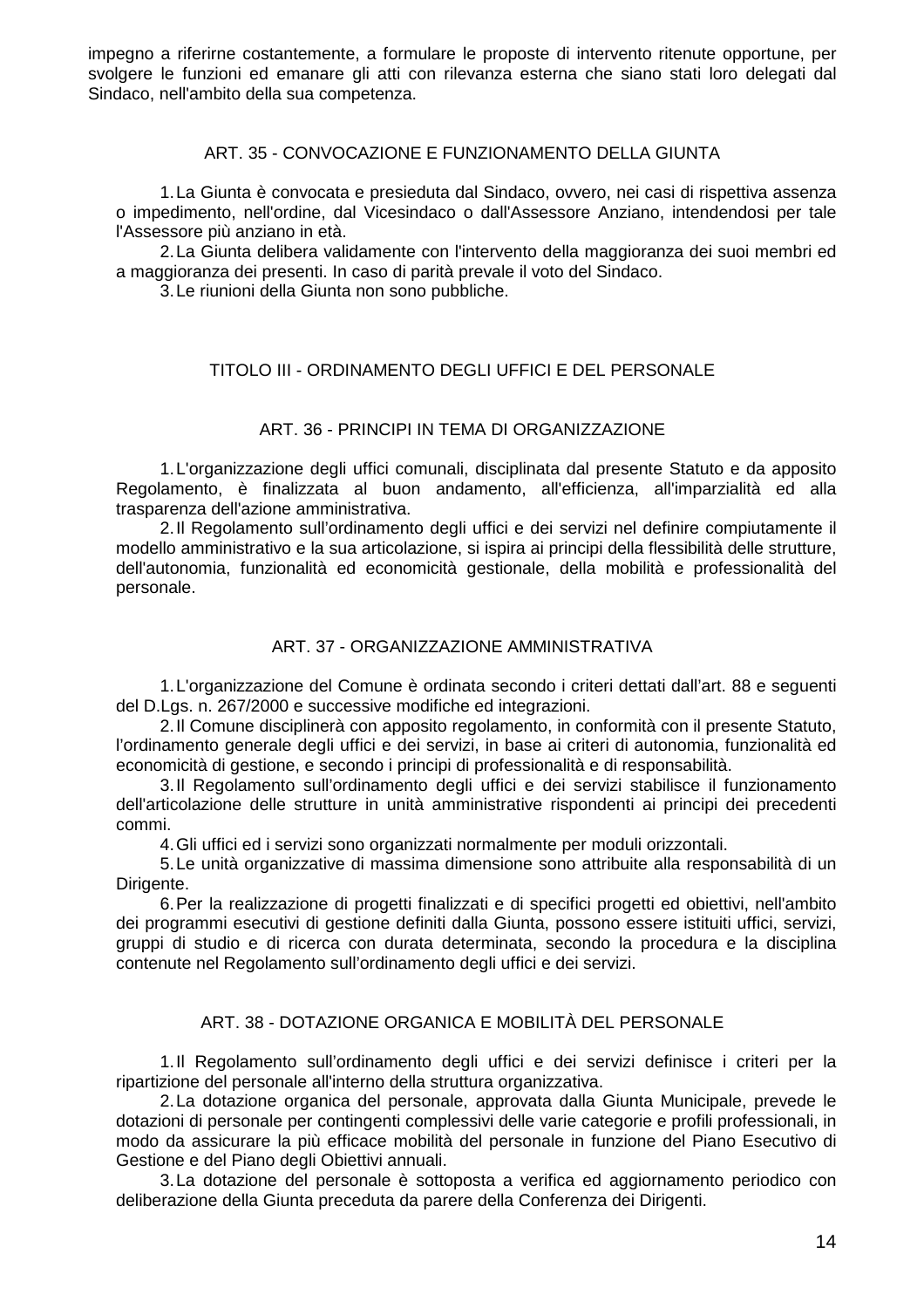4. La ripartizione del personale all'interno della struttura amministrativa è deliberata con atto della Giunta, sentita la Conferenza dei Dirigenti, tenuto conto delle categorie e dei profili professionali e nel rispetto dei criteri generali stabiliti dalla contrattazione collettiva ed in armonia con i programmi esecutivi di gestione.

5. La suddivisione dei compiti all'interno di ciascun ufficio o servizio è di competenza del titolare ad esso preposto.

6. Il personale del Comune può essere distaccato o comandato, presso istituzioni ed enti dipendenti dal Comune, società a prevalente capitale pubblico locale cui partecipi anche il Comune e consorzi di enti locali, mediante deliberazione della Giunta, previo parere del Dirigente di competenza e del Dirigente competente in materia di personale.

7. Il dipendente non può svolgere attività lavorativa che possa far sorgere un conflitto di interessi con l'Ente. Lo svolgimento di attività lavorative è autorizzato secondo le modalità previste dalle vigenti leggi e dal Regolamento sull'ordinamento degli uffici e dei servizi.

#### ART. 39 - DIRIGENZA

1. È garantita e tutelata l'autonomia della dirigenza nell'espletamento dell'attività di gestione amministrativa dell'ente per l'attuazione degli indirizzi e degli obiettivi fissati dagli organi elettivi.

2. Nel Regolamento sull'ordinamento degli uffici e dei servizi saranno specificati i compiti attribuiti ai Dirigenti in attuazione degli obiettivi e dei programmi definiti con gli atti di indirizzo adottati dall'Organo politico, tra i quali, in particolare secondo le modalità stabilite dal Regolamento sull'ordinamento degli uffici e dei servizi:

a) la presidenza delle commissioni di gara e di concorso;

b) la stipula dei contratti;

c) la responsabilità delle procedure d'appalto e di concorso;

d) gli atti di gestione finanziaria, ivi compresa l'assunzione degli impegni di spesa;

e) gli atti di amministrazione e di gestione del personale;

f) i provvedimenti di autorizzazione, concessione e analoghi il cui rilascio presupponga accertamenti e valutazioni anche di natura discrezionale, nel rispetto dei criteri predeterminati dalla legge, dai Regolamenti e da atti generali di indirizzo, ivi comprese le autorizzazioni e le concessioni edilizie;

g) tutti i provvedimenti di sospensione dei lavori, abbattimento e riduzione in pristino di competenza comunale, nonché i poteri di vigilanza edilizia e di irrogazione delle sanzioni amministrative previsti dalla vigente legislazione statale e regionale in materia di prevenzione e repressione dell'abusivismo edilizio e paesaggistico-ambientale;

h) le attestazioni, certificazioni, comunicazioni, diffide, verbali, autenticazioni, legalizzazioni ed ogni altro atto costituente manifestazione di giudizio di conoscenza;

i) (soppresso);

j) gli atti che ad essi saranno attribuiti dalle leggi, dai regolamenti o, in base a questi, delegati dal Sindaco.

3. Gli incarichi di direzione sono conferiti a tempo determinato, con atto del Sindaco, secondo quanto previsto dal precedente articolo 26, dal Regolamento sull'ordinamento degli uffici e dei servizi e dalla contrattazione collettiva della dirigenza.

4. Ai sensi dell'art. 107, comma 5, D.Lgs. n. 267/2000 e successive modifiche ed integrazioni, le disposizioni che conferiscono agli organi di cui al capo I titolo III l'adozione di atti di gestione e di atti e provvedimenti amministrativi, si intendono nel senso che la relativa competenza spetta ai dirigenti, salvo quanto previsto dall'art. 50 – comma 3 – e dall'articolo 54 del medesimo D.Lgs. n. 267/2000, compresa la irrogazione delle sanzioni amministrative per gli illeciti amministrativi in essere in violazione dei regolamenti comunali e delle ordinanze. Le contravvenzioni ai regolamenti comunali ed alle ordinanze sindacali sono disciplinate dagli specifici regolamenti e dalla normativa vigente.

5. I dirigenti dell'Ente promuovono e resistono alle liti giudiziarie, adottando allo scopo apposita determinazione con la quale assegnano l'incarico al patrocinatore dell'Ente. La giunta può formulare indirizzi di natura generale, o in base a specifiche materia da trattare, rivolti ai dirigenti per dare impulso alla promozione di vertenze giudiziali o per definire i criteri direttivi nell'esercizio della competenza di cui al precedente comma.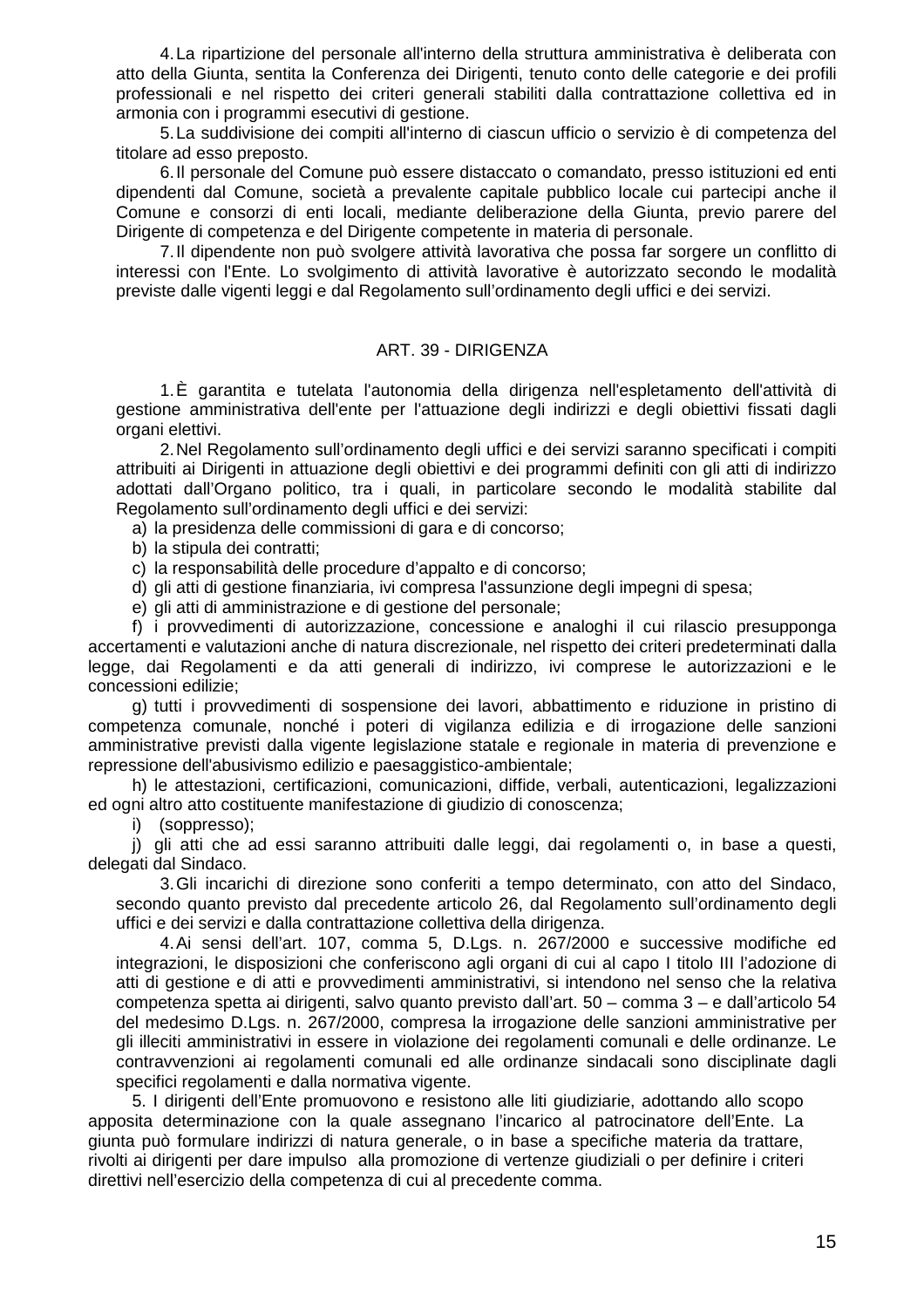## ART. 40 - COLLABORAZIONI ESTERNE

1. Il Regolamento degli uffici e dei servizi disciplina le modalità del rapporto con personale esterno, per la copertura di posti già previsti in organico, mediante contratto a tempo determinato di diritto pubblico o, eccezionalmente di diritto privato, nel caso di conferimento di responsabilità di settori funzionali, servizi, di qualifiche dirigenziali o di alta specializzazione.

2. Esso deve altresì prevedere i criteri per la determinazione del relativo trattamento economico e della durata del rapporto.

3. I Dirigenti esterni devono possedere i requisiti richiesti per la qualifica da ricoprire.

4. Qualora, durante lo svolgimento dell'incarico e comunque non prima di due mesi dall'assunzione, risulti evidente che il Dirigente non è adeguato all'incarico che gli è stato attribuito, il contratto può essere unilateralmente risolto, con provvedimento motivato.

5. Spetta al Sindaco attribuire e definire gli incarichi di collaborazione esterna, secondo le modalità stabilite dal presente Statuto, dagli artt. 109 e 110 del D.Lgs. n. 267/2000 e successive modifiche ed integrazioni e dal Regolamento.

# ART. 41 - CONFERENZA DELLA GIUNTA E DEI DIRIGENTI

1. È istituita la Conferenza permanente della Giunta e dei Dirigenti composta dal Sindaco che la presiede, dagli Assessori, dai Dirigenti e dal Segretario Generale.

2. Nel rispetto delle competenze proprie degli organi elettivi, del Segretario Generale e dei Dirigenti, la Conferenza si occupa della programmazione generale dell'Ente e del controllo dell'attività degli uffici.

# ART. 42 - SEGRETARIO GENERALE

1. Nell'ambito delle funzioni attribuitegli dalla legge ed in aggiunta a quelle proprie del Dirigente indicate dal quarto comma dell'art. 107 del D.Lgs. n. 267/2000 e successive modifiche ed integrazioni, il Segretario Generale:

a) svolge compiti di collaborazione e funzioni di assistenza giuridico amministrativa nei confronti degli Organi dell'Ente in ordine alla conformità dell'azione amministrativa alle leggi, allo Statuto e ai Regolamenti;

b) sovrintende allo svolgimento delle funzioni dei Dirigenti e ne coordina l'attività;

c) partecipa, con funzioni consultive, referenti e di assistenza, alle funzioni del Consiglio e della Giunta e ne cura la verbalizzazione;

d) può rogare tutti i contratti nei quali l'Ente è parte ed autenticare scritture private ed atti unilaterali nell'interesse dell'Ente;

e) può avere l'incarico di direzione di un settore, di uno o più servizi ed unità operative;

f) esercita ogni altra funzione attribuitagli dal presente Statuto e dai Regolamenti Comunali, o che ad esso verrà conferita dal Sindaco.

# ART. 43 - VICE SEGRETARIO GENERALE

1. Il Sindaco, sentito il Segretario Generale, nomina il Vice Segretario Generale scegliendolo tra i dirigenti dell'Ente, che sono in possesso dei requisiti professionali necessari per l'accesso alla carriera iniziale di Segretario Comunale, fatta eccezione per il requisito dell'iscrizione al relativo Albo.

2. Il Vice Segretario coadiuva il Segretario Generale nell'esercizio delle sue funzioni e lo sostituisce in caso di assenza, impedimento o vacanza.

#### ART. 44 (Soppresso)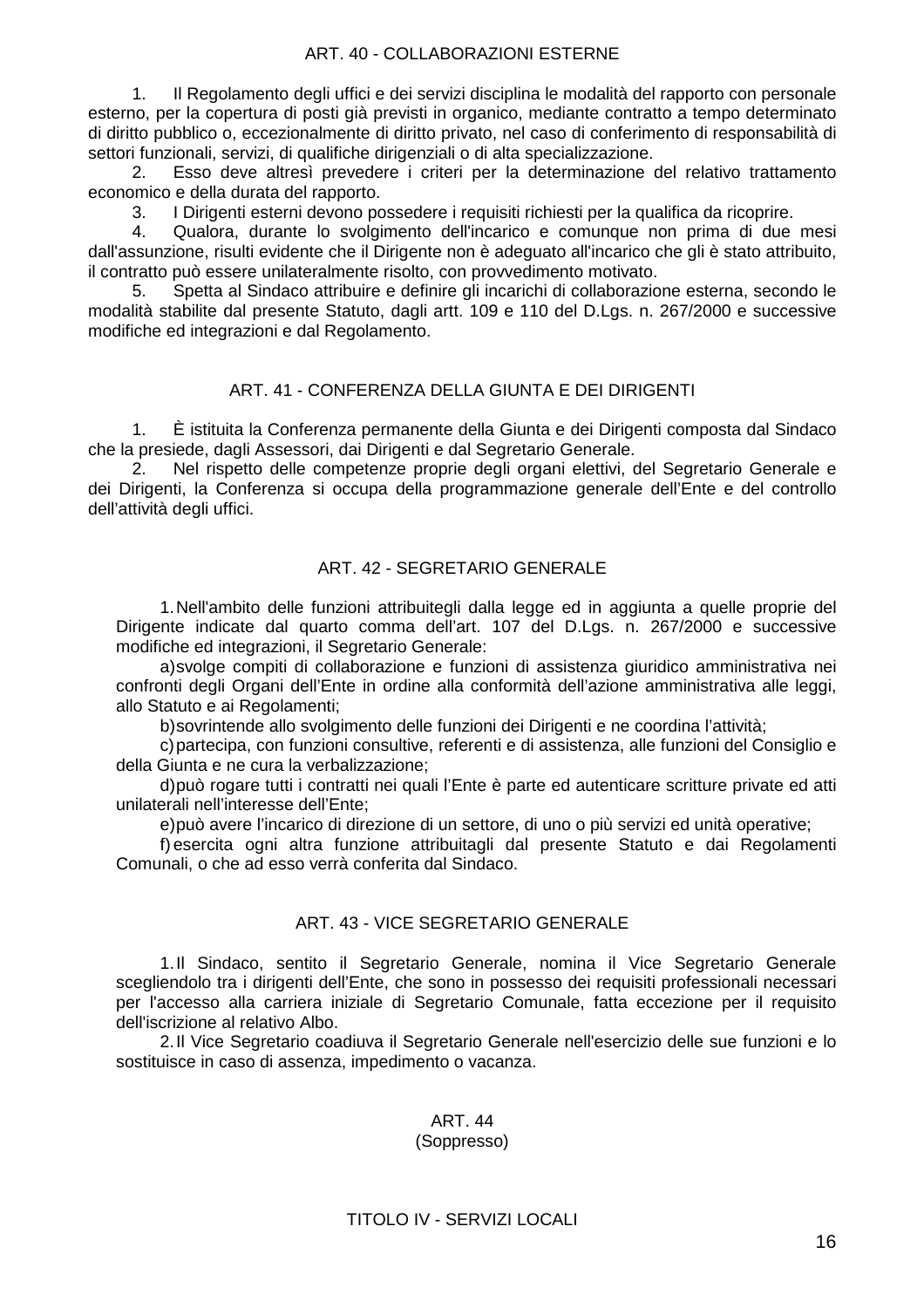## CAPO I - FORME DI GESTIONE DEI SERVIZI LOCALI

#### ART. 45 - PRINCIPI

1. I servizi pubblici, gestiti in qualsiasi forma, sono organizzati con criteri che consentano di rilevare e soddisfare le esigenze degli utenti, di rendere i servizi effettivamente accessibili, di garantire, in conformità agli obiettivi stabiliti dagli organi di governo del Comune, adeguati standard qualitativi delle prestazioni, di informare gli utenti sui loro diritti e sulle condizioni e le modalità di accesso ai servizi medesimi.

2. Gli eventuali regolamenti relativi ai modi e alle forme di organizzazione dei servizi comunali dovranno conformarsi ai principi di cui al precedente comma.

3. Il Comune, anche nella forma consorziale con altri Comuni, qualora la legge regionale gli attribuisca la competenza, attua gli interventi sociali e sanitari previsti dalla legge 5.2.1992 n. 104 e successive modifiche ed integrazioni, per l'assistenza, l'integrazione sociale e i diritti delle persone handicappate, seguendo i principi della normativa regionale, mediante gli accordi di programma di cui all'art. 34 del D.Lgs. n. 267/2000 e successive modifiche ed integrazioni, dando priorità agli interventi di riqualificazione, di riordinamento e di potenziamento dei servizi esistenti.

4. È istituito un ufficio di segreteria per i rapporti con gli utenti dei servizi di cui al precedente comma, da realizzarsi con il decentramento presso le sedi delle Consulte di frazione o di quartiere nelle forme e modalità dettate da apposito Regolamento che disciplinerà anche le diverse modalità del coordinamento degli interventi di cui al comma precedente con i servizi sociali, sanitari, educativi e di tempo libero operanti nell'ambito territoriale.

# ART. 46 - FORME DI GESTIONE

1. I servizi pubblici possono essere gestiti:

a) in economia, quando, in ragione della dimensione o della tipologia delle prestazioni, non richiedano di essere organizzati attraverso strutture dotate di piena autonomia gestionale;

b) mediante concessione a soggetti privati, quando, per il loro contenuto imprenditoriale e le loro caratteristiche tecniche ed economiche siano suscettibili di essere organizzati da un'impresa privata in modo più aderente alle esigenze degli utenti e ai criteri di economicità;

c) mediante aziende speciali, quando abbiano contenuto imprenditoriale e, per le loro caratteristiche, richiedano di essere svolti attraverso una struttura dotata di piena autonomia gestionale e patrimoniale;

d) mediante istituzioni, quando abbiano natura in cui non sia prevalente il carattere imprenditoriale e richiedano di essere svolti attraverso una struttura dotata di piena autonomia gestionale;

e) mediante società per azioni a prevalente capitale pubblico locale oppure senza il vincolo della proprietà pubblica maggioritaria, qualora si renda opportuna in relazione alla natura del servizio da erogare, la partecipazione di altri soggetti pubblici o privati, quando abbiano carattere imprenditoriale e richiedano di essere gestiti in regime di mercato da strutture dotate di piena autonomia patrimoniale e gestionale, laddove ricorra l'opportunità di avvalersi degli apporti di privati qualificati sotto il profilo imprenditoriale o finanziario;

f) a mezzo di convenzioni, accordi di programma, Unioni di Comuni, nonché in ogni altra forma consentita dalle leggi vigenti:

2. La scelta della forma di gestione più idonea è effettuata dal Consiglio nel rispetto dei principi fissati dal presente Statuto.

#### ART. 47 - SERVIZI IN CONCESSIONE

1. Le imprese private concessionarie di servizi sono scelte con procedimenti concorsuali.

2. Il disciplinare accessivo alla concessione prevede modalità, procedure, controlli, potere di emanare direttive e loro vincolatività da parte dell'amministrazione comunale, facoltà di recesso e di riscatto.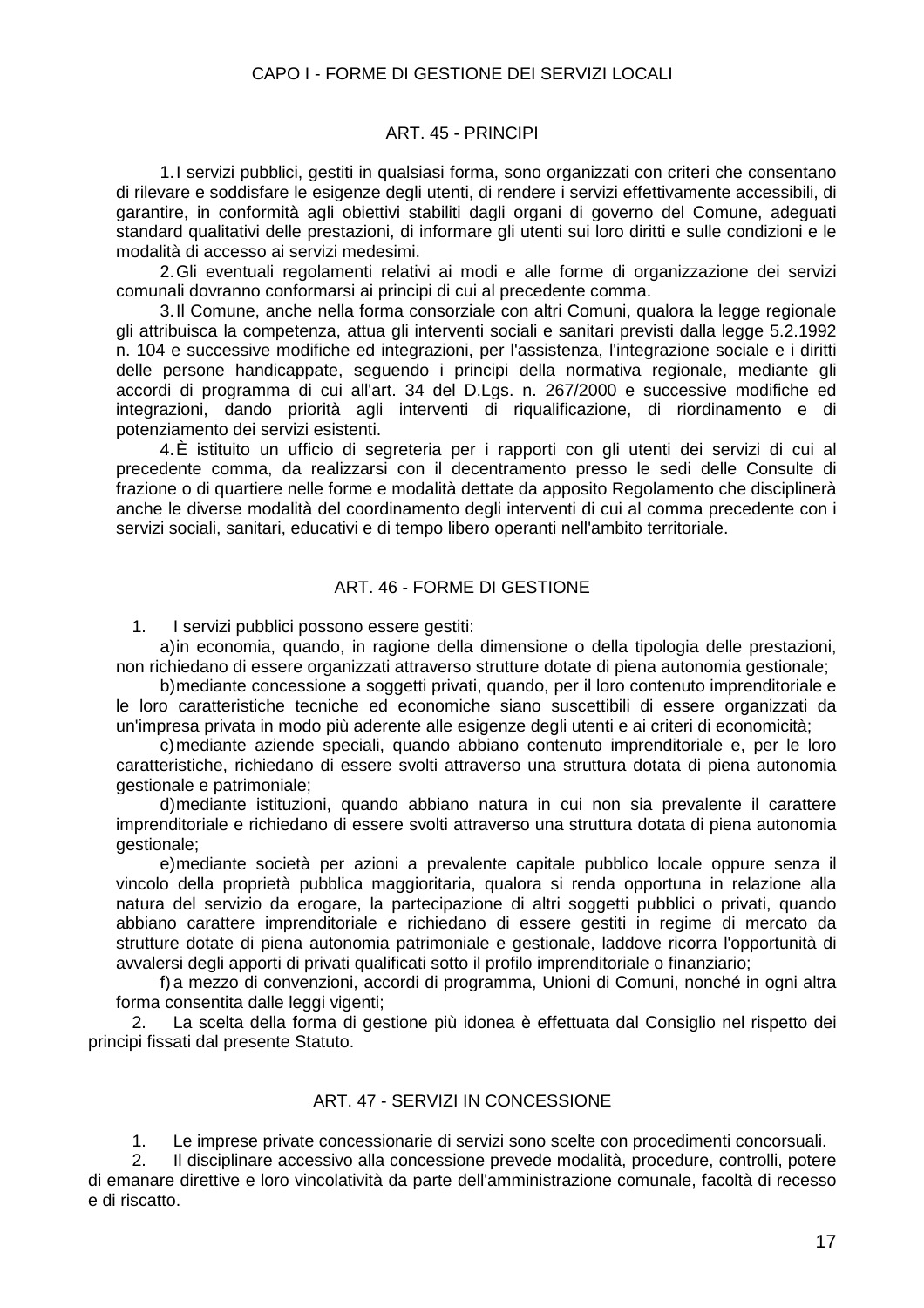3. Il concessionario garantisce agli utenti tutti i diritti, le prestazioni e le informazioni che spettano agli utenti dei servizi pubblici, nei modi previsti dal Regolamento e dal disciplinare di concessione.

## ART. 48 - AZIENDE SPECIALI ED ISTITUZIONI

1. Il Consiglio Comunale può deliberare la costituzione di Aziende Speciali, dotate di personalità giuridica e di autonomia gestionale e imprenditoriale. Le Aziende Speciali sono dotate di un proprio statuto, approvato dal Consiglio Comunale a maggioranza assoluta, il quale, in armonia con lo Statuto comunale, stabilisce le norme fondamentali sull'organizzazione ed il funzionamento dell'azienda.

2. Le Aziende Speciali informano la loro attività a criteri di trasparenza, di efficacia efficienza ed economicità ed hanno l'obbligo del pareggio finanziario ed economico da conseguire attraverso l'equilibrio dei costi e dei ricavi, ivi compresi i trasferimenti.

3. I servizi di competenza delle aziende speciali possono essere esercitati anche al di fuori del territorio comunale, previa stipulazione di accordi tesi a garantire l'economicità e la migliore qualità dei servizi.

4. Il Consiglio Comunale può deliberare la costituzione di Istituzioni, organismi strumentali del Comune dotati di sola autonomia gestionale, la cui attività è soggetta al controllo dei Revisori dei Conti del Comune.

# ART. 49 - ORGANI DELLE AZIENDE SPECIALI ED ISTITUZIONI

1. Lo statuto delle aziende speciali ne disciplina la struttura, il funzionamento, le attività ed i controlli.

2. Sono organi delle aziende speciali il Consiglio di Amministrazione, il Presidente, il Direttore e il Collegio di Revisione.

3. Il Presidente, gli Amministratori e i Revisori delle Aziende Speciali sono nominati dal Sindaco fra persone in possesso dei requisiti di eleggibilità alla nomina di consiglieri comunali, dotate di speciale competenza tecnica ed amministrativa per studi compiuti, per funzioni esercitate presso aziende pubbliche o private o per uffici ricoperti, secondo gli indirizzi generali stabiliti dal Consiglio Comunale.

4. Il Direttore è assunto per pubblico concorso salvo i casi previsti dal T.U. 2578/1925 in presenza dei quali si può procedere alla chiamata diretta.

5. Il Consiglio Comunale conferisce il capitale di dotazione, determina gli indirizzi e le finalità dell'amministrazione delle aziende, ivi compresi i criteri generali per la determinazione delle tariffe per la fruizione dei beni e/o servizi.

6. Il Consiglio Comunale approva altresì i bilanci annuali e pluriennali, i programmi e il conto consuntivo delle aziende speciali ed esercita la vigilanza sul loro operato.

7. Gli amministratori e i revisori delle aziende speciali possono essere revocati soltanto per gravi violazioni di legge, documentata inefficienza o difformità rispetto agli indirizzi e alle finalità dell'amministrazione approvate dal Consiglio Comunale.

8. Il Consiglio di Amministrazione dura in carica per il periodo indicato nello Statuto o nel Regolamento.

## ART. 50 - SOCIETÀ PER AZIONI E O A RESPONSABILITÀ LIMITATA

1. Il Consiglio Comunale può approvare la partecipazione dell'Ente a società per azioni e o a responsabilità limitata per la gestione dei servizi pubblici, eventualmente provvedendo anche alla loro costituzione.

2. L'atto costitutivo, lo statuto o l'acquisto di quote o azioni devono essere approvati dal Consiglio Comunale e deve in ogni caso essere garantita la rappresentatività dei soggetti pubblici negli organi di amministrazione.

3. Il Comune sceglie i propri rappresentanti fra soggetti di specifica competenza tecnica e professionale e nel concorrere agli atti gestionali considera gli interessi dei consumatori e degli utenti.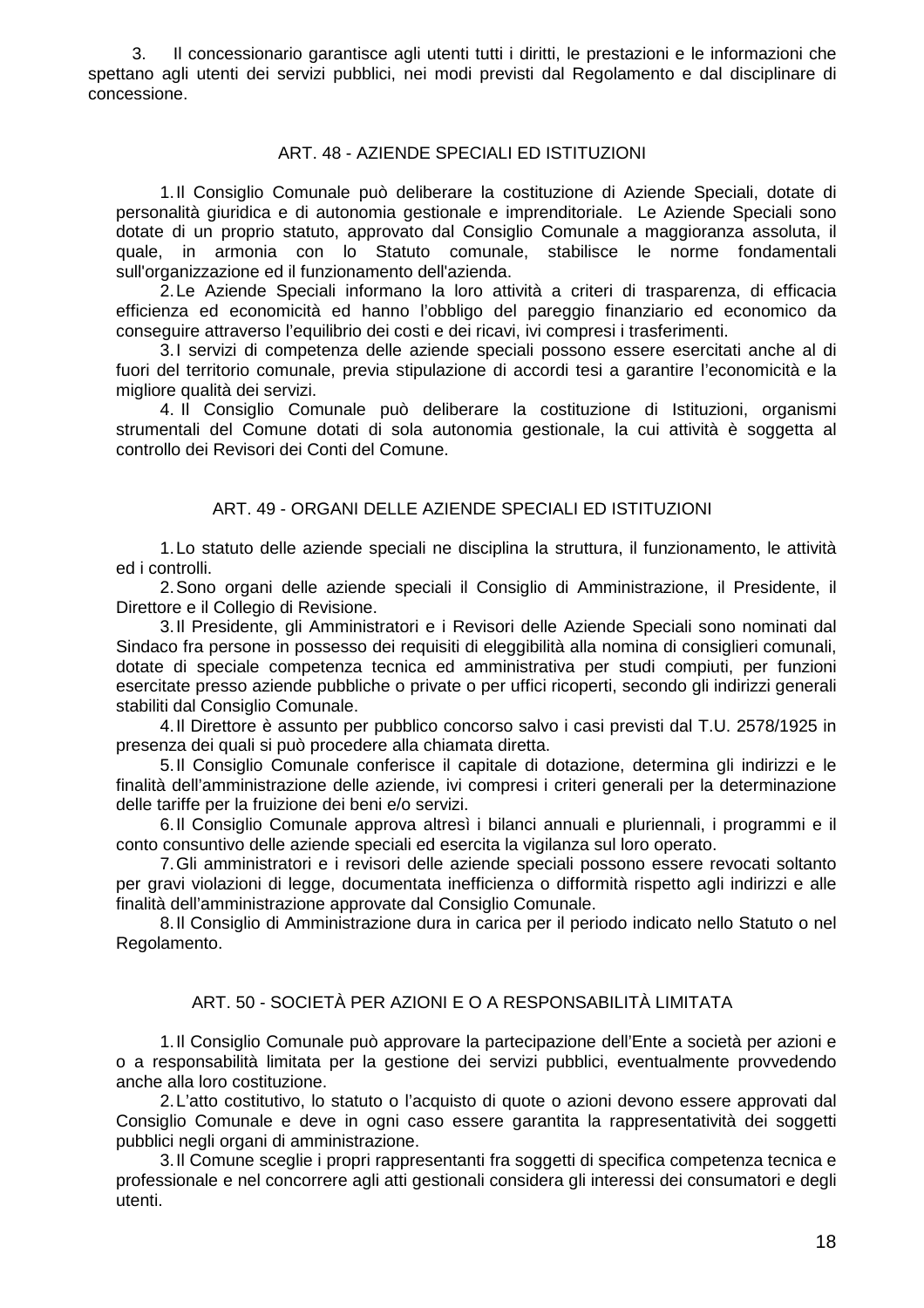4. I consiglieri comunali non possono essere nominati nei Consigli di Amministrazione delle Società per azioni e a responsabilità limitata.

5. Il Sindaco o un suo delegato partecipa all'assemblea dei soci in rappresentanza dell'Ente.

6. Il Consiglio Comunale provvede a verificare annualmente l'andamento della società per azioni o a responsabilità limitata e a controllare che l'interesse della collettività sia adeguatamente tutelato nell'ambito dell'attività esercitata dalla società medesima.

#### Art. 51 – CONVENZIONI

1. Il Consiglio Comunale delibera apposite convenzioni da stipularsi con amministrazioni statali, altri enti pubblici, o con privati, al fine di fornire in modo coordinato i servizi pubblici.

2. Le convenzioni devono stabilire i fini, la durata le forme di consultazione degli enti contraenti, i loro rapporti finanziari e i reciproci obblighi e garanzie.

#### ART. 52 – CONSORZI

1. Il Comune può partecipare alla costituzione di consorzi con altri enti locali per la gestione associata di uno o più servizi secondo le norme previste per le aziende speciali, in quanto compatibili.

2. A questo fine il Consiglio Comunale approva, a maggioranza assoluta dei componenti, una convenzione ai sensi del precedente articolo, unitamente allo statuto del Consorzio.

3. La convenzione deve prevedere l'obbligo, a carico del Consorzio, della trasmissione al Comune degli atti fondamentali che dovranno essere pubblicati all'Albo Pretorio Comunale secondo le modalità di legge vigenti.

4. Il Sindaco o un suo delegato fa parte dell'Assemblea del consorzio con responsabilità pari alla quota di partecipazione fissata dalla convenzione e dallo statuto del Consorzio.

#### ART. 53 – ACCORDI DI PROGRAMMA

1. Il Sindaco per la definizione e l'attuazione di opere, di interventi o di programmi di intervento che richiedono, per la loro completa realizzazione, l'azione integrata e coordinata del Comune e di altri soggetti pubblici, in relazione alla competenza primaria o prevalente del Comune sull'opera e sugli interventi o sui programmi di intervento, promuove la conclusione di un accordo di programma per assicurare il coordinamento delle azioni e per determinare i tempi, le modalità, il finanziamento ed ogni altro annesso adempimento.

2. L'accordo di programma consistente nel consenso unanime del Presidente della Regione, del Presidente della Provincia, dei Sindaci delle amministrazioni interessate viene definito in un'apposita conferenza la quale provvede altresì all'approvazione formale dell'accordo stesso ai sensi dell'art. 34 – comma 4 – del D.Lgs. n. 267/2000 e successive modifiche ed integrazioni.

3. Qualora l'accordo sia adottato con Decreto del Presidente della Regione e comporti variazione agli strumenti urbanistici, l'adesione del Sindaco allo stesso deve essere ratificata dal Consiglio Comunale entro 30 giorni a pena di decadenza.

#### ART. 54 - RAPPORTI TRA IL COMUNE E GLI ENTI DERIVATI

1. I bilanci annuali e pluriennali previsionali e consuntivi degli enti derivati devono essere trasmessi al Comune entro quindici giorni dall'approvazione perché vengano sottoposti al controllo politico del Consiglio Comunale.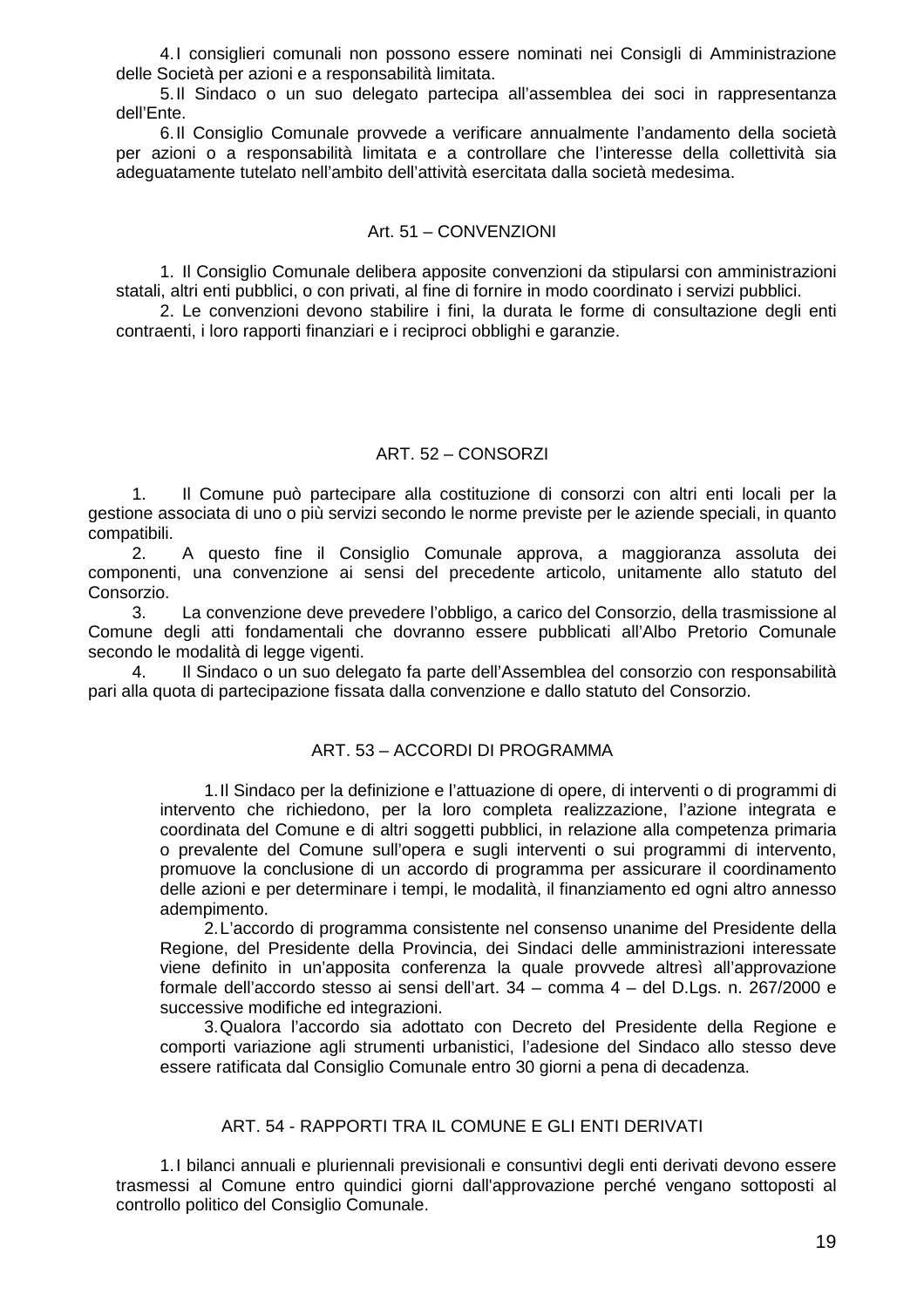2. Gli avvisi di convocazione dei Consigli di amministrazione degli enti derivati prima di ogni seduta nonché gli atti deliberativi, entro dieci giorni dall'adozione dell'atto, sono inviati anche ai Capigruppo consiliari, nonché al Segretario Generale del Comune, che deve provvedere alla loro pubblicazione all'Albo Pretorio.

3. Le società di capitale a partecipazione comunale, le istituzioni e le aziende speciali dovranno inviare ogni sei mesi al Sindaco una relazione concernente lo stato di attuazione dei fini dell'ente completo dei dati previsionali, di gestione e di investimento.

4. La relazione dovrà essere oggetto di valutazione in Giunta che riferirà al Consiglio Comunale.

## TITOLO V - PROCEDIMENTO AMMINISTRATIVO

#### CAPO I – IL PROCEDIMENTO

#### ART. 55 - PRINCIPI IN MATERIA DI PROCEDIMENTO

1. I procedimenti amministrativi del Comune si informano ai principi di trasparenza, responsabilità, partecipazione, tempestività, semplificazione ed economicità, in armonia con le leggi della Repubblica.

2. Apposito Regolamento sul procedimento amministrativo disciplina lo svolgimento delle varie fasi del procedimento, la pubblicità, i profili di responsabilità e quant'altro sia necessario a garantire omogeneità, imparzialità e trasparenza nell'azione amministrativa.

#### ART. 56 - INIZIO DEL PROCEDIMENTO

1. L'avvio del procedimento è comunicato ai diretti interessati e, qualora siano facilmente individuabili, a coloro ai quali può derivare un pregiudizio dal provvedimento che l'amministrazione intende adottare.

2. Il responsabile del procedimento determina, caso per caso, se vi siano altri interessati.

3. Il responsabile del procedimento deve altresì adeguatamente motivare le esigenze di celerità che impediscano la comunicazione dell'avvio del procedimento, assumendosi la responsabilità per la mancata comunicazione.

#### ART. 57 - PARTECIPAZIONE AL PROCEDIMENTO

1. Hanno diritto di partecipare ai procedimenti tutti i soggetti, persone fisiche o giuridiche o enti di fatto, nei cui confronti il provvedimento finale è destinato a produrre effetti diretti o che per legge devono intervenirvi nonché per i quali possa derivare un pregiudizio dal provvedimento finale e che siano individuati o facilmente individuabili.

2. I soggetti legittimati ad intervenire al procedimento hanno facoltà di presentare memorie e documenti; di partecipare direttamente o tramite propri delegati, nei casi e nei modi previsti dal Regolamento, agli eventuali accertamenti tecnici; di essere uditi dal responsabile del procedimento; di accedere a tutti gli atti e di averne copia attraverso procedure semplificate.

#### ART. 58 - RESPONSABILE DEL PROCEDIMENTO

1. I regolamenti individuano i tipi di procedimenti amministrativi e le unità organizzative competenti per ciascun tipo di procedimento.

2. Il preposto all'unità organizzativa competente assegna a sé o ad altro addetto della medesima unità la responsabilità di ogni singolo procedimento.

3. Fino a quando non sia effettuata l'assegnazione di cui al comma precedente, il responsabile del procedimento è comunque individuabile nel Dirigente responsabile del servizio o, in mancanza, del settore funzionale sotto la cui competenza ricade l'istruzione procedimentale.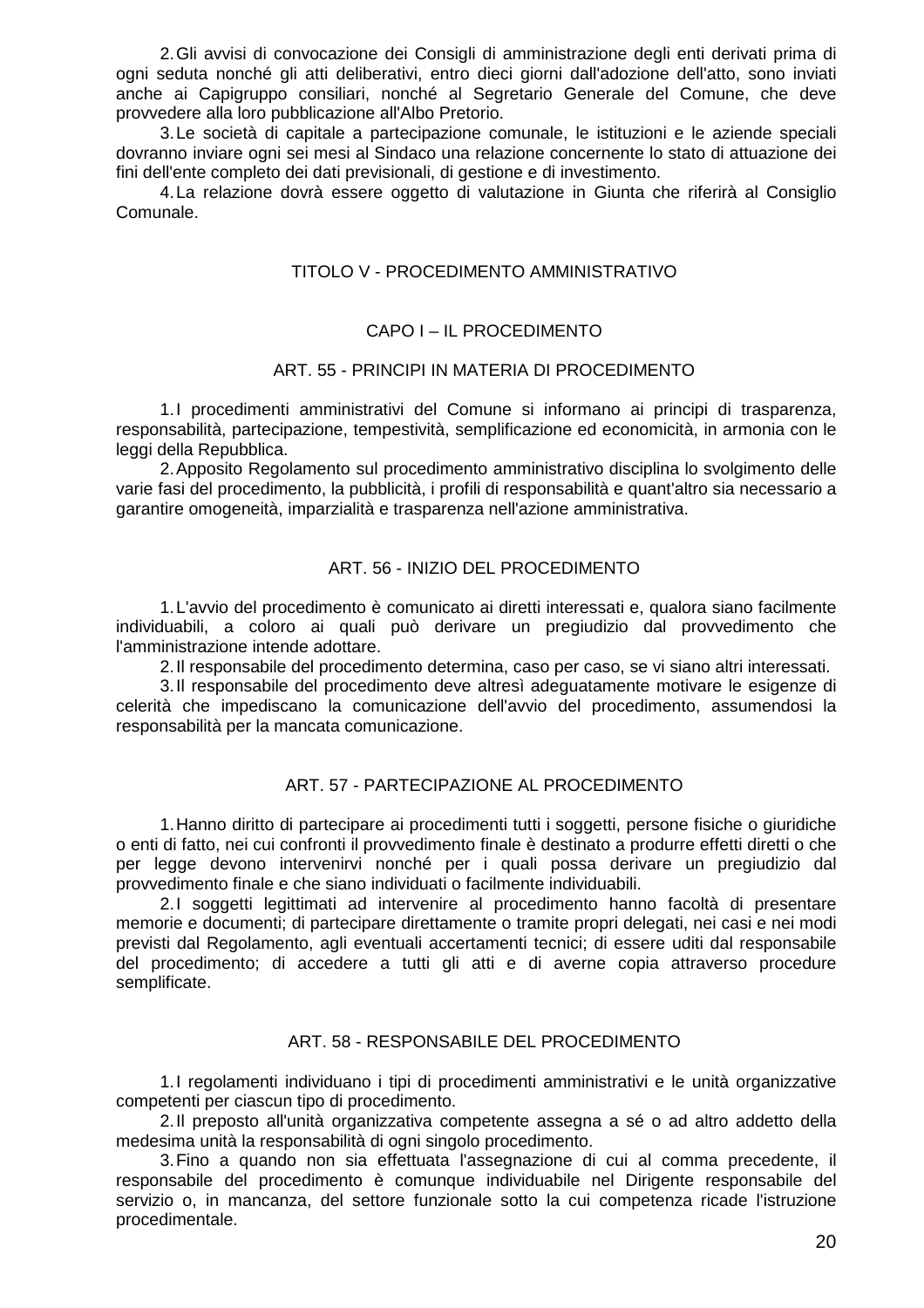4. Il responsabile del procedimento cura l'istruttoria del procedimento medesimo, dall'avvio fino all'emanazione del provvedimento finale, ovvero, se si tratta di provvedimento di competenza del Consiglio, della Giunta o del Sindaco, fino alla presentazione all'organo competente dello schema di provvedimento completato in ogni sua parte.

# ART. 59 - COLLEGIO DI CONCILIAZIONE

1. Chiunque subisca un pregiudizio da un provvedimento amministrativo, riguardo al quale si ravvisino dubbi di legittimità, può attivare apposito collegio di conciliazione, composto dal Difensore Civico Comunale, che lo presiede, e da due esperti in materie giuridicoamministrative, nominati, al di fuori dell'amministrazione, dal Consiglio Comunale per la durata del mandato.

2. Il collegio di cui al precedente comma, qualora ritenga non infondata la richiesta degli interessati, propone all'organo che ha emanato l'atto l'adozione dei provvedimenti conseguenti. La proposta non è vincolante per l'organo tenuto a decidere la domanda.

3. Il Regolamento disciplina le forme e le modalità di presentazione della domanda, i criteri per la sua ammissibilità, il termine entro il quale essa deve essere decisa, nonché le procedure, assicurando il diritto degli interessati di svolgere oralmente o per iscritto le proprie ragioni, anche mediante l'assistenza di un legale.

# CAPO II - INFORMAZIONE, PUBBLICITÀ E ACCESSO

## ART. 60 - PUBBLICAZIONE DI ATTI

1. Tutti gli atti del Comune sono pubblici con i limiti di cui all'art. 10 D.Lgs. 267/2000. Il Comune individua le misure idonee per favorirne la diffusione e la conoscenza, garantendo la trasparenza dell'azione amministrativa.

2. Lo Statuto, i Regolamenti, le ordinanze, nonché le direttive, i programmi e le istruzioni, le circolari ed ogni atto che dispone in generale sull'organizzazione, sulle funzioni, sugli obiettivi, sui procedimenti dell'ente, ovvero nei quali si determina l'interpretazione di norme giuridiche o si dettano disposizioni per la loro applicazione, oltre ad essere soggetti alle forme di pubblicità previste dalla legge e dallo Statuto, devono essere altresì pubblicizzati in modo da favorire la più ampia ed agevole conoscenza da parte dei cittadini e di chiunque vi abbia interesse con le forme e le modalità previste dal Regolamento.

3. Sul sito internet del Comune è prevista un'apposita sezione dedicata all'albo pretorio online per la pubblicazione di atti, provvedimenti, avvisi secondo le previsioni di legge, Statuto e Regolamenti.

# ART. 61 - ESERCIZIO DEL DIRITTO DI ACCESSO

1. Chiunque abbia interesse per la tutela di situazioni giuridicamente rilevanti, ha il diritto di accedere agli atti ed ai documenti del Comune.

2. Il diritto di accesso si esercita mediante la visione e l'estrazione di copia. L'esame degli atti e documenti è gratuito. Il rilascio di copia è subordinato solo al rimborso del costo di riproduzione, salve le disposizioni in materia fiscale e di diritti di ricerca e visura.

3. Il Regolamento disciplina le modalità per l'esercizio del diritto di accesso, in modo che sia assicurata la massima semplicità delle procedure e l'immediatezza dell'accesso.

4. Il Regolamento, secondo quanto previsto dall'art. 23 della legge 7.8.1990, n. 241, come modificato dall'art. 4 della legge 3.8.1999, n. 265, individua i casi di rifiuto, limitazione o differimento dell'accesso, disponendo comunque che essi siano adeguatamente motivati.

5. Sino all'emanazione del Regolamento di cui al comma precedente, l'accesso agli atti ed ai documenti del Comune può essere rifiutato solo sulla base di una motivata dichiarazione del Sindaco, previo parere del Segretario Comunale, da emanarsi entro il termine perentorio di 15 giorni dalla richiesta, per motivi attinenti alla riservatezza delle persone, dei gruppi e delle imprese.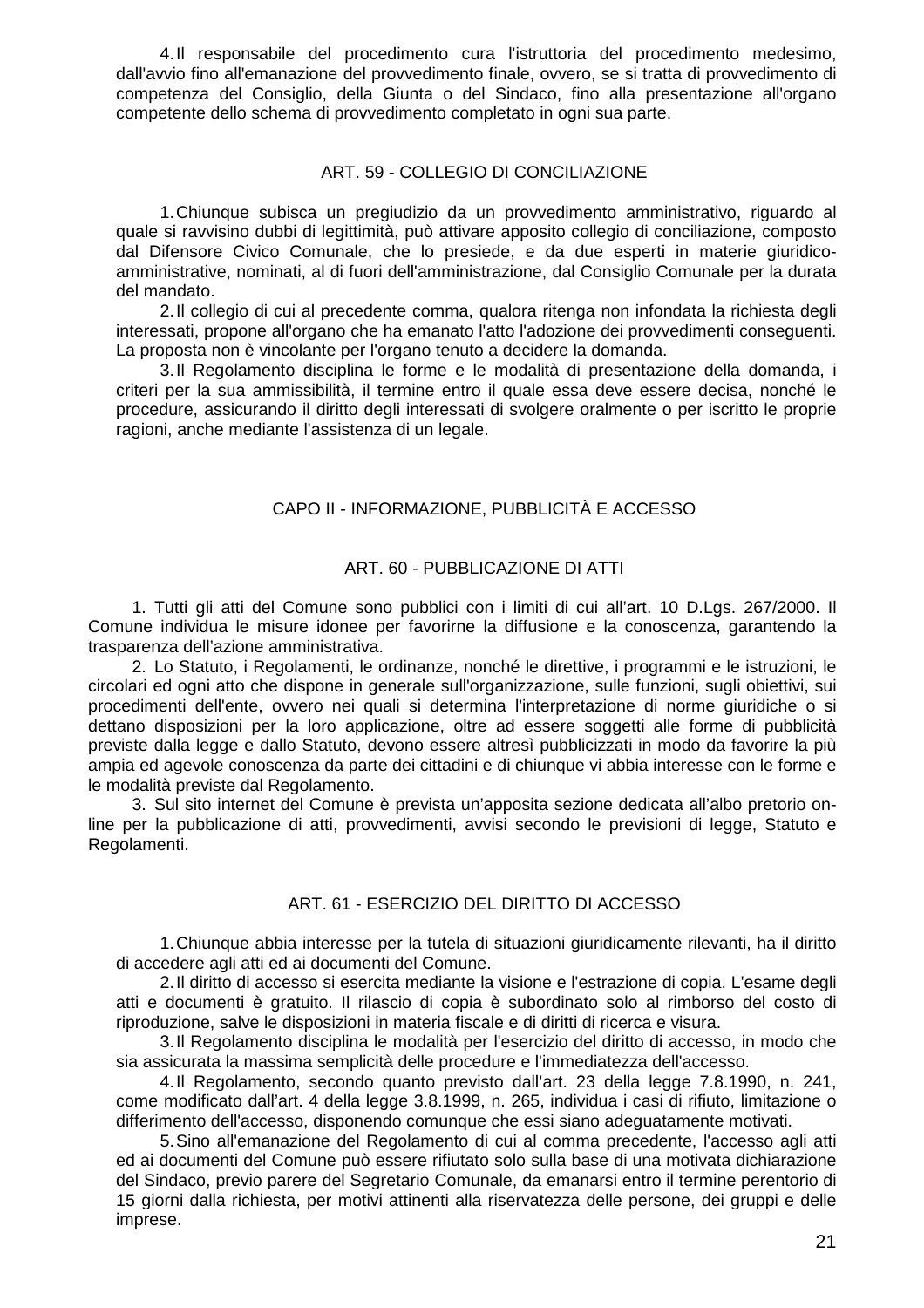6. Il diritto di accesso di cui al presente articolo si esercita anche nei confronti degli enti ed aziende dipendenti dal Comune, nonché dei concessionari di pubblici servizi comunali, secondo modalità stabilite dal Regolamento.

7. È istituito l'Ufficio Relazioni con il Pubblico, individuato ai sensi dell'art. 12 del Decreto Legislativo n. 29/1993, che ha il compito, tra l'altro, di fornire ai cittadini tutte le informazioni necessarie per il diritto di accesso.

## CAPO III - IL DIFENSORE CIVICO

## ART. 62 - FUNZIONI ED AMBITO DI OPERATIVITÀ

1. Il Difensore Civico, quale garante dell'imparzialità, del buon andamento e della correttezza dell'azione amministrativa, agisce a tutela dei diritti e degli interessi legittimi di cittadini, stranieri, apolidi, enti e formazioni sociali, in attuazione dei principi stabiliti dalla legge e dal presente Statuto e secondo le modalità previste dal Regolamento.

2. Il Difensore Civico opera nei confronti dell'amministrazione comunale, delle aziende speciali, istituzioni ed enti da essa controllati, nonché dei concessionari di pubblico servizio, intervenendo, anche di propria iniziativa, nei casi di inerzie, ritardi, omissioni od illegittimità che si verifichino nel corso del procedimento.

3. Il Difensore Civico esercita il controllo preventivo di legittimità sugli atti deliberativi concernenti appalti e affidamento dei servizi o forniture di importo superiore alla soglia di rilievo comunitario nonché assunzioni di personale, pianta organica e relativa variazione, come previsto dall'art. 127 del D.Lgs. n. 267/2000 e successive modifiche ed integrazioni.

## ART. 63 - REQUISITI PER L'ACCESSO ALLA CARICA – MODALITÀ DI ELEZIONE – DURATA IN CARICA - REVOCA

1. Il Difensore Civico è eletto tra soggetti in possesso dei requisiti per l'elezione a Consigliere Comunale, dotati di specifica qualificazione in discipline giuridico-amministrative, comprovata dal possesso della laurea in giurisprudenza.

2. Il Regolamento per l'esercizio delle funzioni del Difensore Civico Comunale definisce i casi di incompatibilità ed ineleggibilità, in modo da assicurare la sua piena autonomia ed indipendenza, nonché le ipotesi di decadenza e di revoca.

3. Il Difensore Civico è nominato dal Consiglio Comunale, secondo le modalità previste dal Regolamento, con la maggioranza dei 2/3 dei Consiglieri.

4. Il mandato del Difensore Civico ha una durata uguale a quella del Consiglio Comunale ed è rieleggibile per una sola volta.

# ART. 64 - POTERI DEL DIFENSORE CIVICO

1. Il Difensore Civico agisce di propria iniziativa o su richiesta degli interessati.

2. Il Difensore Civico può:

- chiedere, verbalmente o per iscritto, notizie sullo stato delle pratiche e delle situazioni sottoposte alla sua attenzione;

- accedere direttamente alle strutture dell'amministrazione per compiervi accertamenti e per acquisirvi elementi conoscitivi;

- chiedere l'esibizione ed ottenere copia di tutti gli atti e documenti relativi all'oggetto del proprio intervento;

- convocare il responsabile del procedimento, ovvero dell'ufficio o del servizio competente, al fine di ottenere ogni utile informazione sullo stato del procedimento e sui motivi che si frappongono alla tempestiva conclusione dello stesso, nonché di ricercare soluzioni che contemperino l'interesse generale con quello dell'istante;

richiedere la promozione dell'azione disciplinare nei confronti dei dipendenti dell'amministrazione.

3. Il Difensore Civico è tenuto al segreto sulle informazioni di cui sia venuto a conoscenza in ragione del proprio ufficio e che siano da mantenersi segrete o riservate ai sensi di legge.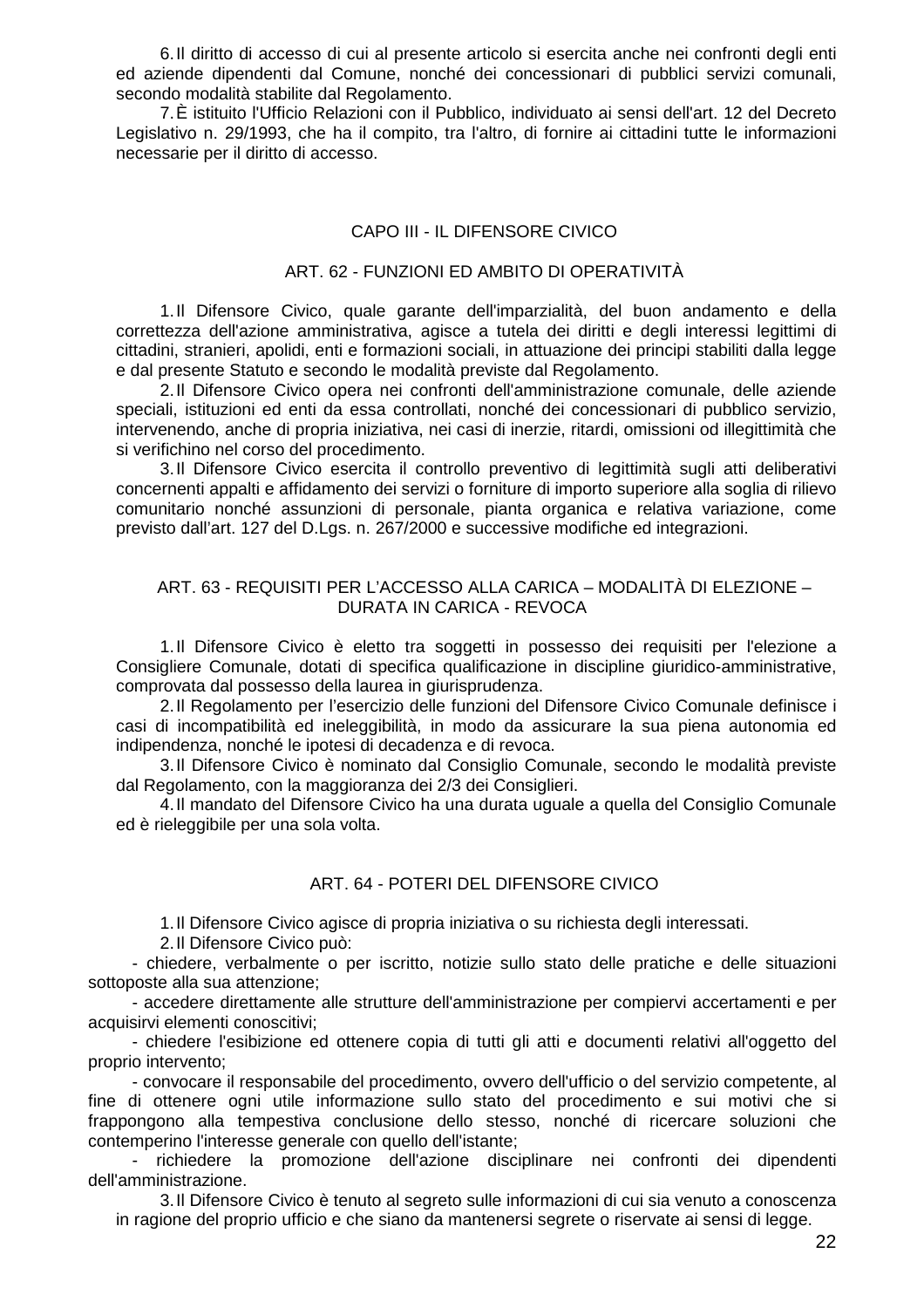# ART. 65 - UFFICIO DEL DIFENSORE CIVICO

1. Per lo svolgimento dei propri compiti, il Difensore Civico dispone di una struttura organizzativa indipendente, di personale e di risorse finanziarie adeguate.

2. Il Difensore Civico può coordinare la propria attività con quella di altri Difensori Civici, anche attraverso l'uso di strutture comuni, sulla base di apposite convenzioni.

3. Con la deliberazione di nomina il Consiglio Comunale determina le risorse finanziarie, il personale e le strutture tecniche dell'Ufficio del Difensore Civico.

## ART. 66 - RAPPORTI CON IL CONSIGLIO COMUNALE

1. Il Difensore Civico trasmette annualmente al Consiglio una relazione di cui il Regolamento per l'esercizio delle funzioni del Difensore Civico Comunale indica i contenuti necessari.

2. Egli viene sentito dal Consiglio o dalle sue commissioni periodicamente o su sua richiesta, ovvero per loro deliberazione specifica.

# ART. 67 - TRATTAMENTO ECONOMICO

1. Il Regolamento per l'esercizio delle funzioni del Difensore Civico Comunale disciplina il trattamento economico del Difensore Civico.

# TITOLO VI - PARTECIPAZIONE POPOLARE ED ISTITUTI DI DEMOCRAZIA DIRETTA

#### CAPO I - PRINCIPI GENERALI

# ART. 68 - TITOLARI DEI DIRITTI DI PARTECIPAZIONE

1. Salvo quanto diversamente previsto in ordine a specifici istituti, ai fini dell'esercizio dei diritti di partecipazione, sono considerati titolari di tali diritti i residenti nel territorio del Comune che abbiano compiuto i diciotto anni di età, ivi compresi gli stranieri e gli apolidi.

#### ART. 69 - PARTECIPAZIONE

1. Il Comune riconosce e promuove la partecipazione dei cittadini alla determinazione degli indirizzi e delle scelte, nonché alla verifica dell'azione amministrativa, quale elemento qualificante dello sviluppo democratico. Considera, a tale scopo, con favore la costituzione di ogni ente o associazione diretta a concorrere con metodo democratico all'attività politicoamministrativa, economica e sociale della comunità comunale.

2. Il Comune, nell'esercizio delle sue funzioni, ai fini del concreto esercizio della partecipazione, promuove e garantisce la consultazione della cittadinanza, degli enti locali e territoriali, delle formazioni sociali e degli altri organismi della società civile interessati.

## CAPO II – PROMOZIONE E VALORIZZAZIONE DELLE LIBERE ASSOCIAZIONI

## ART. 70 - VALORIZZAZIONE DELLE LIBERE FORME ASSOCIATIVE

1. Il Comune, nel rispetto della loro autonomia, valorizza le associazioni, gli enti, le fondazioni, le istituzioni, i comitati, senza scopo di lucro e le organizzazioni del volontariato operanti nel suo territorio e nell'ambito delle materie di sua competenza.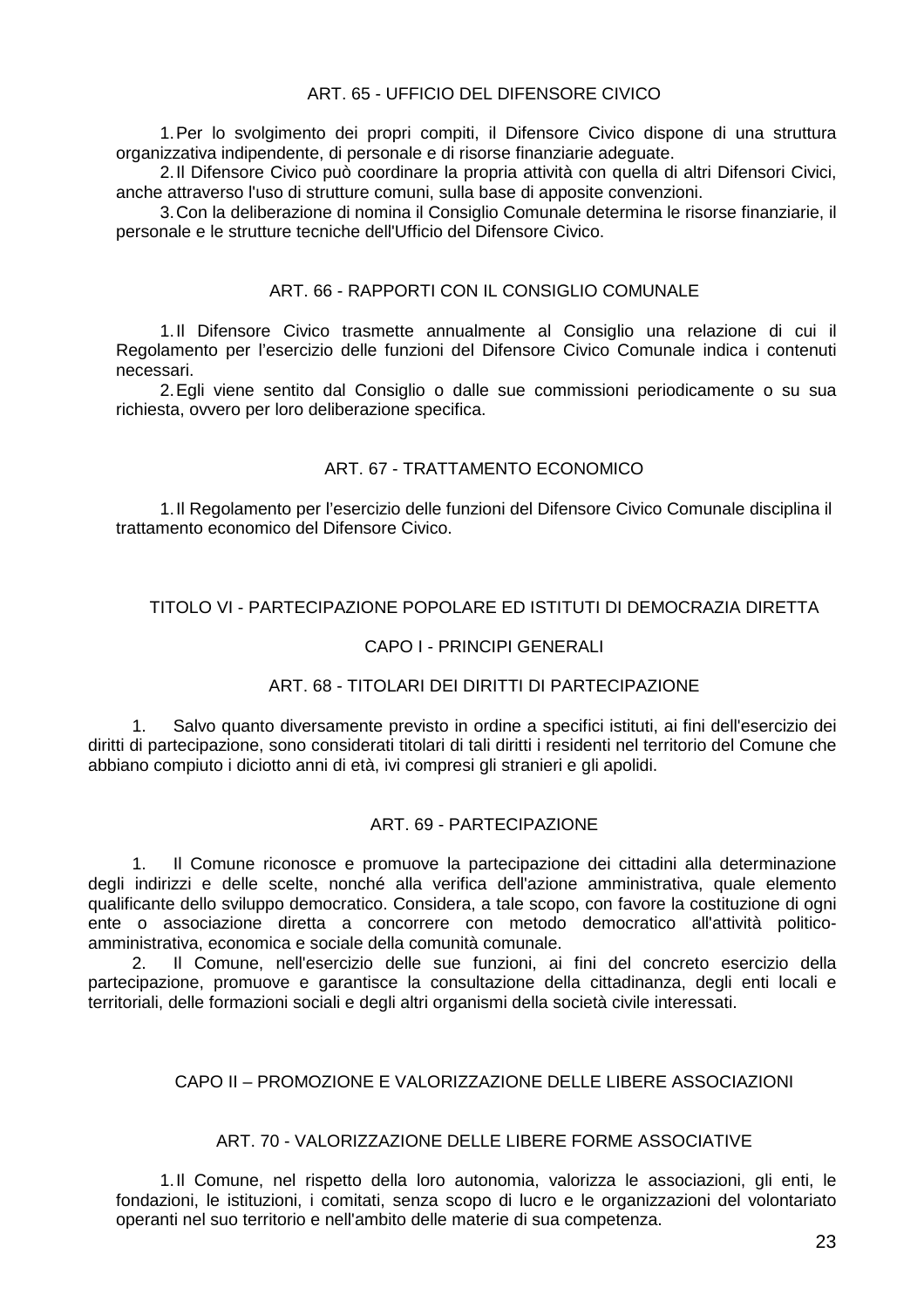2. A tale scopo, oltre a concedere vantaggi economici diretti e indiretti, il Comune promuove e garantisce l'attiva partecipazione di tali formazioni sociali all'esercizio delle proprie funzioni.

#### ART. 71 - AGEVOLAZIONI ECONOMICHE

1. Ai soggetti di cui all'articolo precedente sono concessi contributi per la realizzazione di iniziative, opere o progetti specifici di rilevante interesse per la comunità locale, nonché agevolazioni per l'accesso alle strutture ed ai servizi comunali, secondo le modalità ed i criteri sanciti dal successivo articolo 72 e da specifico Regolamento, nel rispetto dei principi di imparzialità e trasparenza ed al metro dell'utilità sociale.

2. Per accedere a tali contributi ed agevolazioni, i soggetti in questione debbono essere iscritti ad apposito Albo comunale. La struttura dell'Albo, le forme della sua revisione e pubblicazione ed i requisiti per l'iscrizione allo stesso sono determinati dal Regolamento di cui al precedente comma.

## ART. 72 - PIANO ANNUALE DEI FINANZIAMENTI

1. Ai fini della concessione dei contributi e delle agevolazioni di cui all'articolo precedente, il Consiglio approva apposito piano di finanziamento, il quale determina l'entità delle somme a ciò destinate, nonché le iniziative, le opere e i progetti di rilevante interesse per la comunità locale ammessi a contributo.

2. Il Regolamento assicura il diritto degli interessati di presentare osservazioni al piano di finanziamento anteriormente alla sua discussione in Consiglio.

# ART. 73 - CONVENZIONI

1. Con le Associazioni e le Organizzazioni del volontariato iscritte all'Albo, le quali, in conformità ai criteri fissati dal Regolamento, diano garanzie di serietà e di capacità organizzativa, il Comune può stipulare convenzioni per lo svolgimento di iniziative, di attività e di servizi di rilevante utilità sociale.

2. Il Regolamento determina i profili generali delle convenzioni nel rispetto dei criteri di cui agli articoli precedenti, nonché le forme della loro pubblicizzazione.

#### ART. 74 - CONSULTAZIONI

1. Il Comune, anche su loro richiesta, consulta le formazioni sociali operanti nel proprio territorio sulle questioni e atti cui esse siano direttamente interessate, secondo le modalità stabilite dai Regolamenti interni del Consiglio e della Giunta in ordine alle rispettive competenze e secondo le modalità che tendano ad evitare l'ingiustificato rallentamento dell'azione amministrativa.

## ART. 75 - CONSULTE

1. Il Consiglio, con propria deliberazione, adottata entro sei mesi dall'entrata in carica, costituisce, per un periodo di tempo non superiore al mandato amministrativo, consulte di settore, con funzioni consultive, di proposta e di stimolo per gli atti di propria competenza. L'atto costitutivo ne specifica i criteri di composizione, la rappresentatività, l'ambito di competenza e i poteri.

#### ART. 76 – IL CONSIGLIO COMUNALE DEI RAGAZZI

1. Il Comune allo scopo di favorire la partecipazione dei ragazzi alla vita collettiva può promuovere l'elezione del Consiglio Comunale dei Ragazzi.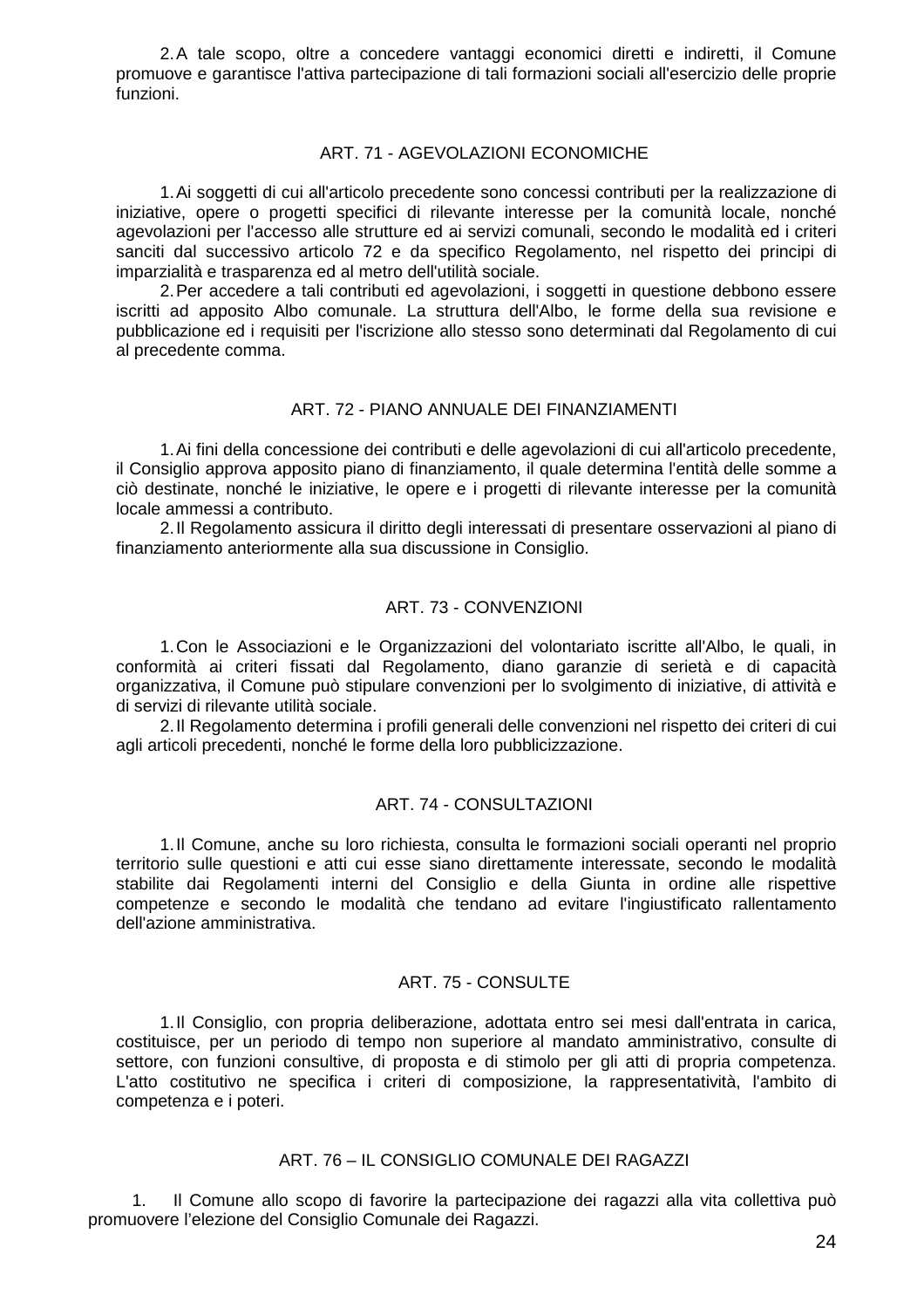2. Il Consiglio Comunale dei Ragazzi ha il compito di deliberare in via consultiva sulle seguenti materie:

politica ambientale, sport, tempo libero, giochi, rapporti con l'associazionismo, cultura e spettacolo, pubblica istruzione, assistenza ai giovani e agli anziani, rapporti con l'Unicef.

3. Le modalità di elezione e il funzionamento del Consiglio Comunale dei Ragazzi sono stabilite con apposito Regolamento.

#### CAPO III - ISTANZE – PETIZIONI – PROPOSTE DI INIZIATIVA POPOLARE

#### ART. 77 - ISTANZE E PETIZIONI

1. Nel rispetto dei principi posti dallo Statuto, il Regolamento sulla partecipazione disciplina il diritto dei cittadini, singoli o associati, di presentare, ai fini della migliore tutela dell'interesse collettivo, istanze e petizioni dirette a richiamare l'attenzione su questioni di interesse della comunità, in merito alle quali viene richiesto l'intervento dell'Amministrazione.

2. Le istanze e le petizioni possono riguardare qualsiasi argomento sul quale gli organi del Comune hanno competenza deliberativa.

3. Esse sono indirizzate al Sindaco il quale le trasmette all'organo competente per materia. Le istanze e le petizioni che riguardano materie di competenza della Giunta sono comunque comunicate al Consiglio.

## ART. 78 - ESAME DELLE ISTANZE E DELLE PETIZIONI

1. Il Regolamento determina le garanzie per una tempestiva presa in esame delle istanze e delle petizioni, prevedendo, nel caso di adozione da parte dell'Amministrazione di atti ad esse conseguenti, forme di contraddittorio con i presentatori.

2. Nel caso in cui le istanze e le petizioni siano sottoscritte da almeno cento cittadini, l'organo competente è tenuto a fornire risposta motivata entro un termine non superiore a 60 giorni dalla presentazione.

3. Qualora le istanze e le petizioni di cui al precedente comma riguardino questioni di competenza del Consiglio, esse sono discusse in seduta da tenersi entro i 60 giorni dalla loro presentazione.

#### ART. 79 - INIZIATIVA POPOLARE

1. L'iniziativa popolare per l'adozione dei regolamenti e degli atti amministrativi di competenza del Consiglio è esercitata mediante la presentazione da parte di 500 cittadini di un articolato di un testo di deliberazione, accompagnato da relazione illustrativa.

2. Le modalità della raccolta e della verifica delle firme e della presentazione della proposta sono disciplinate dal Regolamento.

3. Il Regolamento prevede altresì le forme e le modalità di consultazione degli uffici comunali, al fine di fornire ai promotori un adeguato supporto tecnico ed informativo per la redazione della proposta.

# ART. 80 - LIMITI ALL'INIZIATIVA POPOLARE

1. Non possono essere oggetto di iniziativa popolare:

a) il Regolamento interno per il funzionamento del Consiglio Comunale;

b) il bilancio preventivo e i provvedimenti concernenti applicazione di tributi e fissazione di tariffe;

c) gli atti e i provvedimenti concernenti il personale comunale o degli Enti, aziende e istituzioni dipendenti;

d) la contrazione di mutui e l'emissione di prestiti;

e) le elezioni, le nomine le revoche e le decadenze;

f) il piano regolatore comunale;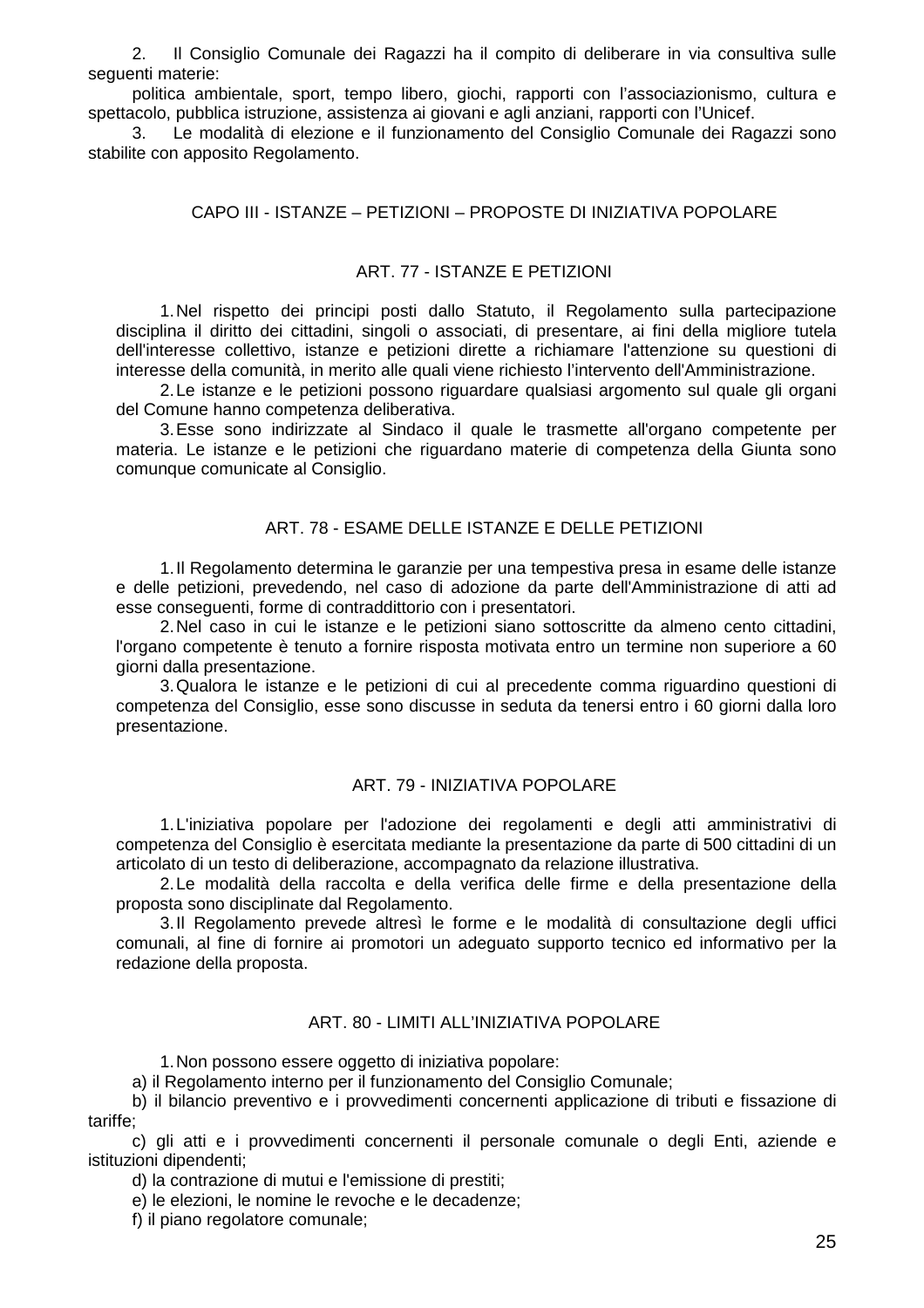g) gli atti vincolati meramente esecutivi di disposizione di legge o di regolamento.

2. Non è ammessa l'iniziativa di atti o regolamenti tendenti a restringere i diritti delle minoranze etniche e religiose e la loro tutela.

# ART. 81 - COPERTURA FINANZIARIA

1. La proposta di iniziativa popolare la cui approvazione importi nuove o maggiori spese deve indicare, a pena di inammissibilità, i mezzi per farvi fronte.

2. A tale scopo, il Regolamento prevede garanzie affinché gli Uffici comunali forniscano ai promotori la più ampia collaborazione, nonché speciali agevolazioni per l'accesso a tutti i dati e le informazioni necessarie.

# ART. 82 - AMMISSIBILITÀ ED ESAME DELLA PROPOSTA DI INIZIATIVA POPOLARE

1. Il giudizio sull'ammissibilità della proposta è svolto, entro novanta giorni dalla presentazione, dal Collegio dei Garanti di cui al successivo art. 85 in contraddittorio con una delegazione di due rappresentanti dei promotori.

2. Può essere deliberata l'inammissibilità dell'iniziativa soltanto per motivi di illegittimità.

Il Regolamento, nel rispetto dei principi contenuti nello Statuto, disciplina il procedimento per la discussione della proposta di iniziativa popolare, prevedendo che questa venga discussa dal Consiglio, nel testo dei proponenti, non oltre sessanta giorni dall'intervenuto giudizio di ammissibilità.

4. Qualora entro tale termine sulla proposta non sia stata adottata alcuna determinazione, essa è iscritta di diritto all'ordine del giorno del Consiglio e discussa nella prima seduta, con precedenza su ogni altro argomento.

5. La discussione deve concludersi con una votazione sul merito della proposta, da adottarsi entro il termine perentorio di sessanta giorni. L'esito della votazione deve essere tempestivamente comunicato ai rappresentanti dei presentatori.

# CAPO IV - CONSULTAZIONI POPOLARI E REFERENDUM

# ART. 83 - CONSULTAZIONI POPOLARI

1. Il Comune, previa deliberazione consiliare, può promuovere, in vista dell'esercizio delle proprie funzioni, forme di consultazione della popolazione dirette a conoscere gli orientamenti della comunità amministrata su specifici problemi secondo le modalità di volta in volta ritenute più idonee.

# ART. 84 - REFERENDUM CONSULTIVO

1. Il Sindaco indice referendum consultivo quando ne sia fatta richiesta da due terzi dei componenti del Consiglio o dai 7/100 degli elettori del Comune.

2. Il referendum può essere richiesto in ordine a qualsiasi argomento su cui il Consiglio ha competenza deliberativa, salvo che sulle materie di cui al precedente art. 80.

3. Esso consiste nella sottoposizione all'elettore di un quesito, formulato in modo chiaro, conciso ed univoco, con il quale viene prospettata la scelta tra due o più opzioni, sino ad un massimo di quattro, relative allo stesso oggetto.

4. Qualora la proposta referendaria comporti nuove o maggiori spese, si applicano le disposizioni di cui al precedente art. 81.

5. Il referendum di cui al presente articolo non si tiene nel caso in cui, prima della sua indizione, il Consiglio deliberi conformemente alla richiesta referendaria.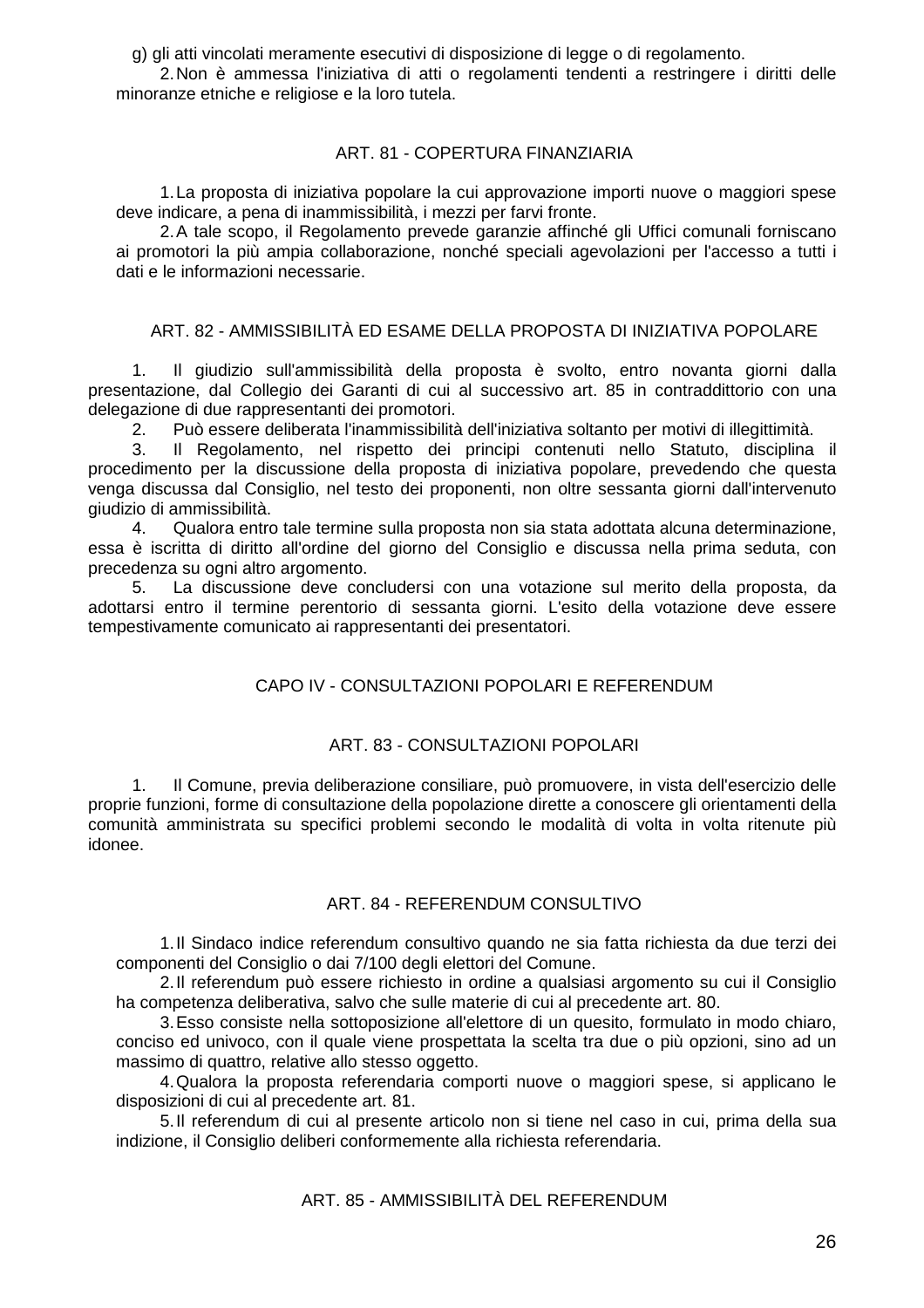1. Il giudizio di ammissibilità del referendum comunale è svolto, anteriormente alla raccolta delle firme da parte dei promotori, dal Comitato dei Garanti, secondo le modalità e le procedure previste dal Regolamento, nell'ambito dei principi fissati dallo Statuto.

2. Il Comitato dei Garanti è composto dal Segretario comunale, dal Difensore Civico comunale e da un membro nominato dal Consiglio, a maggioranza dei due terzi dei suoi componenti, all'interno di una terna di nominativi scelti tra soggetti con esperienza in materie giuridico-amministrative comprovata dal possesso della laurea in giurisprudenza o equipollente.

3. Il Regolamento prevede che il giudizio di ammissibilità si svolga in contraddittorio con i promotori.

4. Il Comitato dei garanti può concordare con i promotori le modifiche del quesito che si siano rivelate necessarie all'unico fine di renderlo ammissibile, ovvero di conformarlo alle caratteristiche di cui al terzo comma dell'art. 84.

5. Può essere deliberata l'inammissibilità del referendum esclusivamente per motivi di legittimità.

## ART. 86 - EFFETTI GIURIDICI DEL REFERENDUM

1. Il Consiglio discute l'esito della consultazione entro trenta giorni dalla proclamazione dei risultati. Trascorso tale termine, l'argomento è iscritto di diritto all'ordine del giorno e discusso nella prima seduta con precedenza su ogni altro.

2. Entro ulteriori sessanta giorni dalla scadenza di cui al precedente comma, il Consiglio delibera sulla materia oggetto della consultazione referendaria.

## ART. 87 - RACCOLTA E VERIFICA DELLE FIRME – INDIZIONE DEL REFERENDUM

1. Le modalità per la raccolta e la verifica delle firme e per l'indizione e lo svolgimento del referendum sono stabilite dal Regolamento.

# TITOLO VII - DECENTRAMENTO

## ART. 88 - CONSULTE DI FRAZIONE O DI QUARTIERE

1. Il Comune promuove la nomina di Consulte di frazione o di quartiere, secondo le norme dell'apposito Regolamento, quali organismi di partecipazione, aggregazione ed iniziativa dei cittadini.

2. Potranno far parte della Consulta rappresentanti dei partiti e delle associazioni ricreative, culturali, sportive, di organizzazione del tempo libero presenti sul territorio ricadente nella zona o nel quartiere. La Consulta elegge al suo interno il Comitato che dovrà essere composto da non più di sei persone.

## ART. 89 - ATTRIBUZIONI DELLE CONSULTE

1. Le Consulte potranno avanzare proposte, petizioni, istanze all'Amministrazione comunale anche attraverso il Comitato. Su richiesta dell'Amministrazione comunale le Consulte esprimeranno pareri sull'emanazione di atti di rilevanza per le diverse frazioni.

# TITOLO VIII - FINANZA E CONTABILITÀ

#### ART. 90 - ORDINAMENTO CONTABILE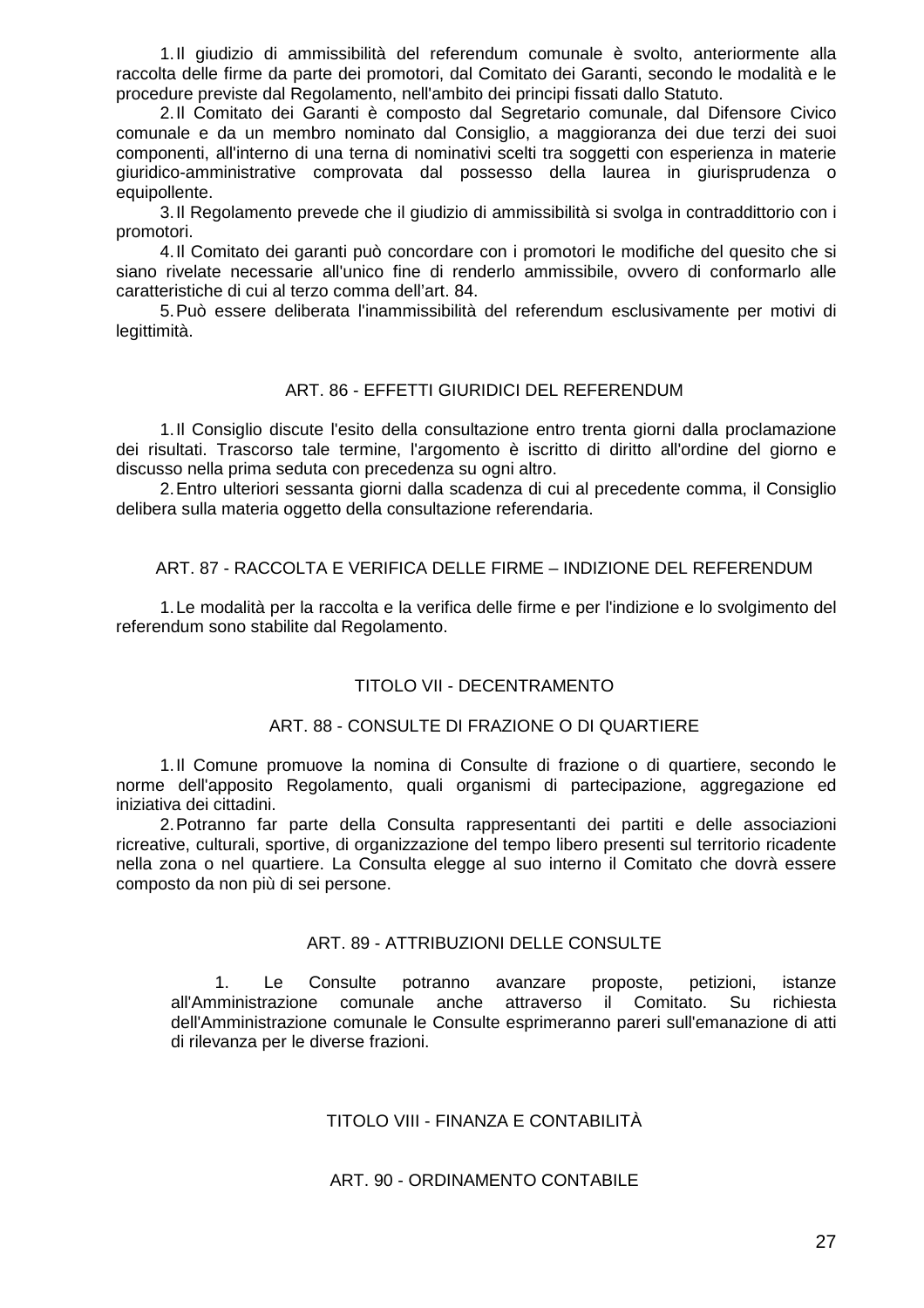1. L'ordinamento contabile del Comune e la gestione delle entrate e delle spese previste in bilancio sono disciplinati dalla Legge, dallo Statuto e dal Regolamento comunale di Contabilità.

## ART. 91 - BILANCIO DI PREVISIONE

1. Il procedimento di formazione e redazione del bilancio è disciplinato dal Regolamento di Contabilità, in modo tale da consentire una lettura per programmi, servizi ed interventi.

2. Il bilancio annuale, corredato della relazione previsionale e programmatica, del bilancio pluriennale, del piano degli investimenti e degli allegati, è predisposto dalla Giunta Comunale, e presentato al Consiglio Comunale per l'approvazione secondo termini di legge.

3. La Giunta Comunale cura la fase di consultazione sulla proposta di bilancio.

4. Il Consiglio Comunale nei termini previsti dalla legge approva il bilancio di previsione con il voto favorevole della maggioranza assoluta dei Consiglieri assegnati.

5. Il Regolamento di contabilità disciplina le variazioni che possono essere apportate al bilancio con un procedimento di votazione diverso da quello previsto per la sua approvazione.

6. Le aziende speciali e le istituzioni del Comune deliberano il bilancio di previsione prima della presentazione del bilancio comunale al Consiglio Comunale.

# ART. 92 - ENTRATE

1. Nei limiti e con le modalità fissati dalla Legge e dai Regolamenti comunali, il Consiglio Comunale definisce, prima dell'approvazione del bilancio di previsione, le linee fondamentali della politica fiscale e tariffaria da applicare nell'esercizio, ed approva i relativi provvedimenti di propria competenza.

2. La disciplina generale delle tariffe e dei corrispettivi per la fruizione dei beni e servizi comunali è informata al criterio del tendenziale pareggio economico della gestione, tenuto conto della natura e della rilevanza sociale del servizio.

3. I Dirigenti ed i Funzionari curano, nell'esercizio delle loro attribuzioni e sotto la loro personale responsabilità, che le entrate afferenti gli uffici e servizi di rispettiva competenza siano accertate e riscosse.

#### ART. 93 - CONTROLLI INTERNI

1. L'Amministrazione Comunale predispone particolari forme di controllo intese a:

a) garantire la legittimità, la regolarità e la correttezza dell'azione amministrativa (controllo di regolarità amministrativa e contabile);

b) verificare l'efficacia, l'efficienza e l'economicità dell'azione amministrativa al fine di ottimizzare il rapporto costi/risultati (controllo di gestione);

c) valutare le prestazioni del personale con qualifica dirigenziale (valutazione della dirigenza);

d) valutare l'adeguatezza delle scelte compiute in sede di attuazione dei piani, programmi ed altri strumenti di determinazione dell'indirizzo politico, in termini di congruenza tra risultati conseguiti e obiettivi predefiniti (valutazione e controllo strategico).

La relativa regolamentazione sarà effettuata all'interno del Regolamento sull'Ordinamento degli Uffici e dei Servizi e di Contabilità.

## ART. 94 - BENI COMUNALI

1. La fruizione dei beni comunali è riservata prioritariamente all'uso ed al servizio pubblico.

2. I beni comunali possono essere temporaneamente concessi a terzi nelle forme di legge ed a titolo oneroso, salvo i casi in cui per la rilevanza sociale del terzo non sia opportuno ricorrere al comodato gratuito o al canone ricognitorio, secondo i criteri e le modalità stabiliti dalle leggi dello Stato.